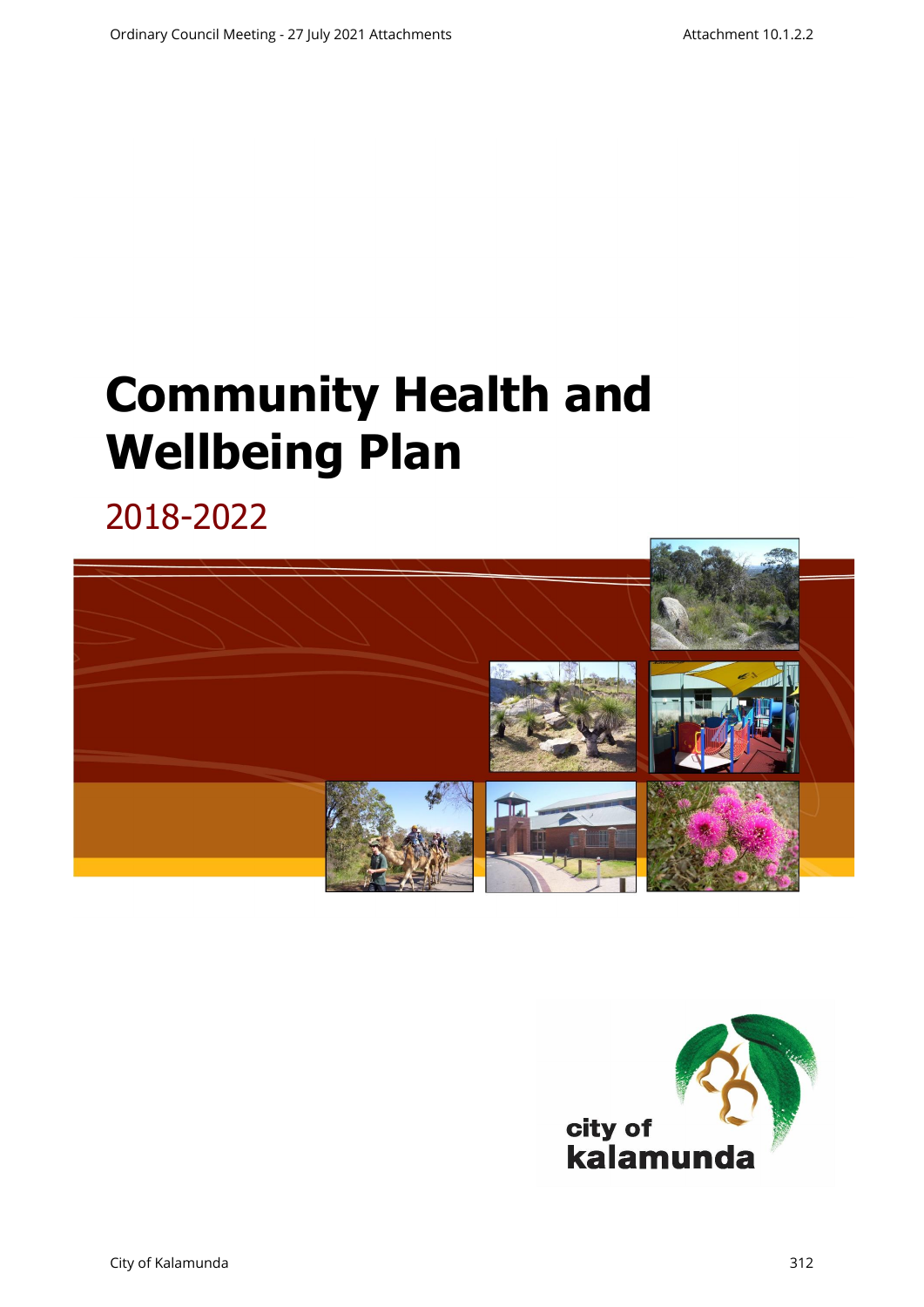# Table of Contents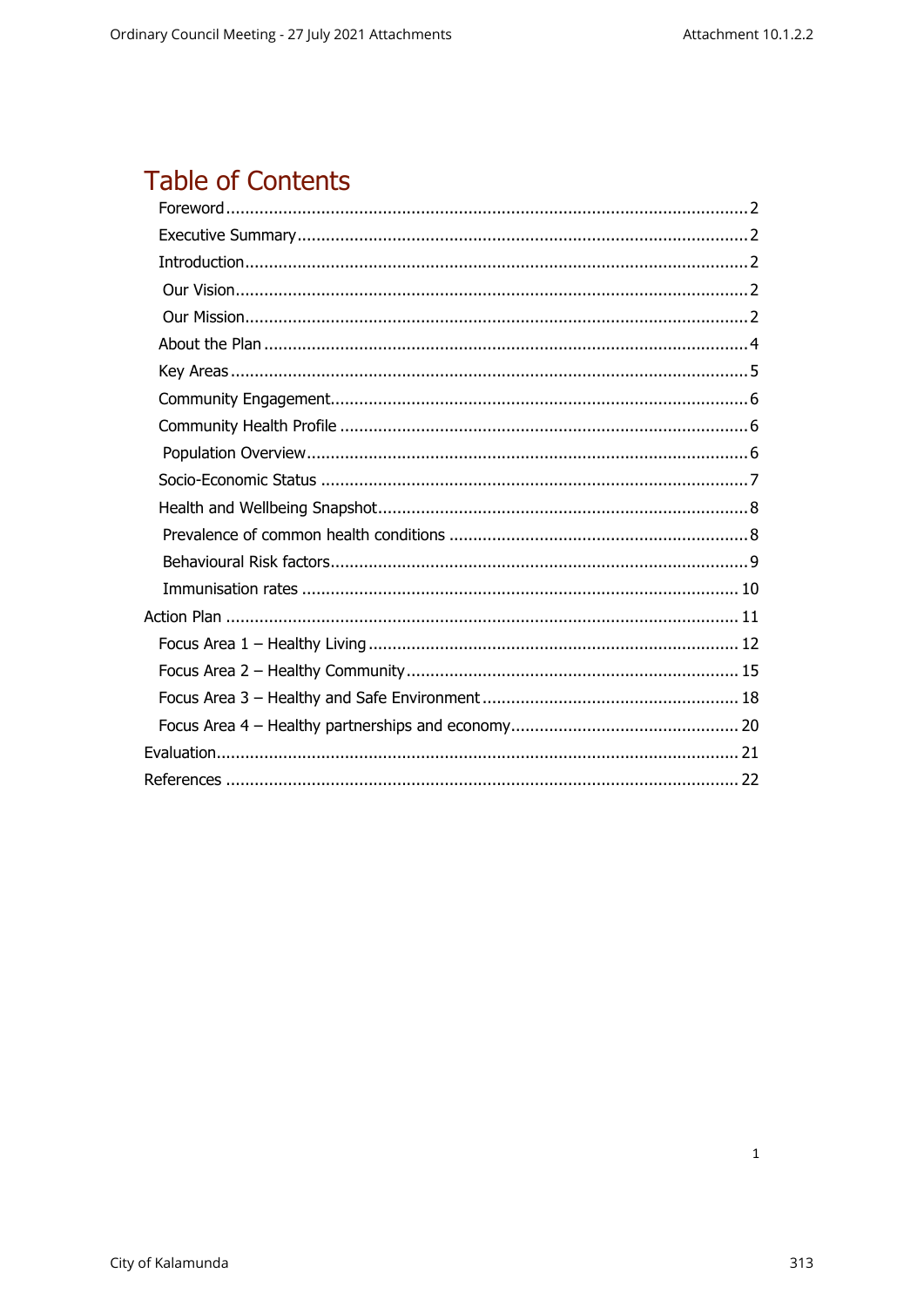## <span id="page-2-0"></span>Foreword

Local governments play a significant role in creating environments that allow communities to enjoy good health. The City of Kalamunda is committed to embracing this role in creating a happy, healthy and connected community to live, work and play in. To achieve this vision, the City of Kalamunda has developed an action plan titled the *Community Health and Wellbeing* Plan 2018-2022.

The World Health Organisation defines health as a "state of complete physical, mental and social well-being and not merely the absence of disease". It is important to understand that health and wellbeing is shaped by a wide range of issues from our social networks, employment status, where we live and most importantly the opportunities we are presented with to live healthy lives.

<span id="page-2-1"></span>The City is in a primary position to aid the community in leading healthier lives through the provision of social and environmental means.

#### Executive Summary

The City of Kalamunda Community Health and Wellbeing Plan 2017-2021 (The Plan) is a review and update of the Shire of Kalamunda Community Health and Wellbeing Plan 2013-2016. The Plan is based on a social model of health and will continue to inform the way in which public health is managed within the City of Kalamunda. Additionally, the plan provides the framework for an integrated and collaborative approach that will support and enhance the community's ability to lead healthy, productive and rewarding lives.

The Plans development involved a process of research and community and stakeholder consultation to identify current health and wellbeing needs of our community. As a result four key focus areas where identified:

- Healthy living
- Healthy communities
- Safe and healthy environments
- Healthy partnerships and healthy economy

A range of strategies and actions were developed to underpin these focus areas and demonstrate how the City plans to create a physical, social and cultural environment that supports and promotes health and wellbeing for the whole community.

### **Introduction**

<span id="page-2-2"></span>The City of Kalamunda recognises that good health and wellbeing is essential to creating a healthy and vibrant community. The City acknowledges its role in the promotion of community health and wellbeing as core business and recognises that a whole of council approach, along with partnerships with sectors of government, local organisation, service providers and the broader community are essential for the continued implementation of this Community Health and Wellbeing Plan (The Plan). The Plan is a five year strategic document that details how the City plans to improve public health and meets the City's legislative obligations for public health planning under the WA Public Health Act 2016.

#### Our Vision

To create a happy, healthy, connected community to live, work and play.

#### Our Mission

<span id="page-2-4"></span><span id="page-2-3"></span>The City aims to enhance the health, wellbeing and quality of life for the community through: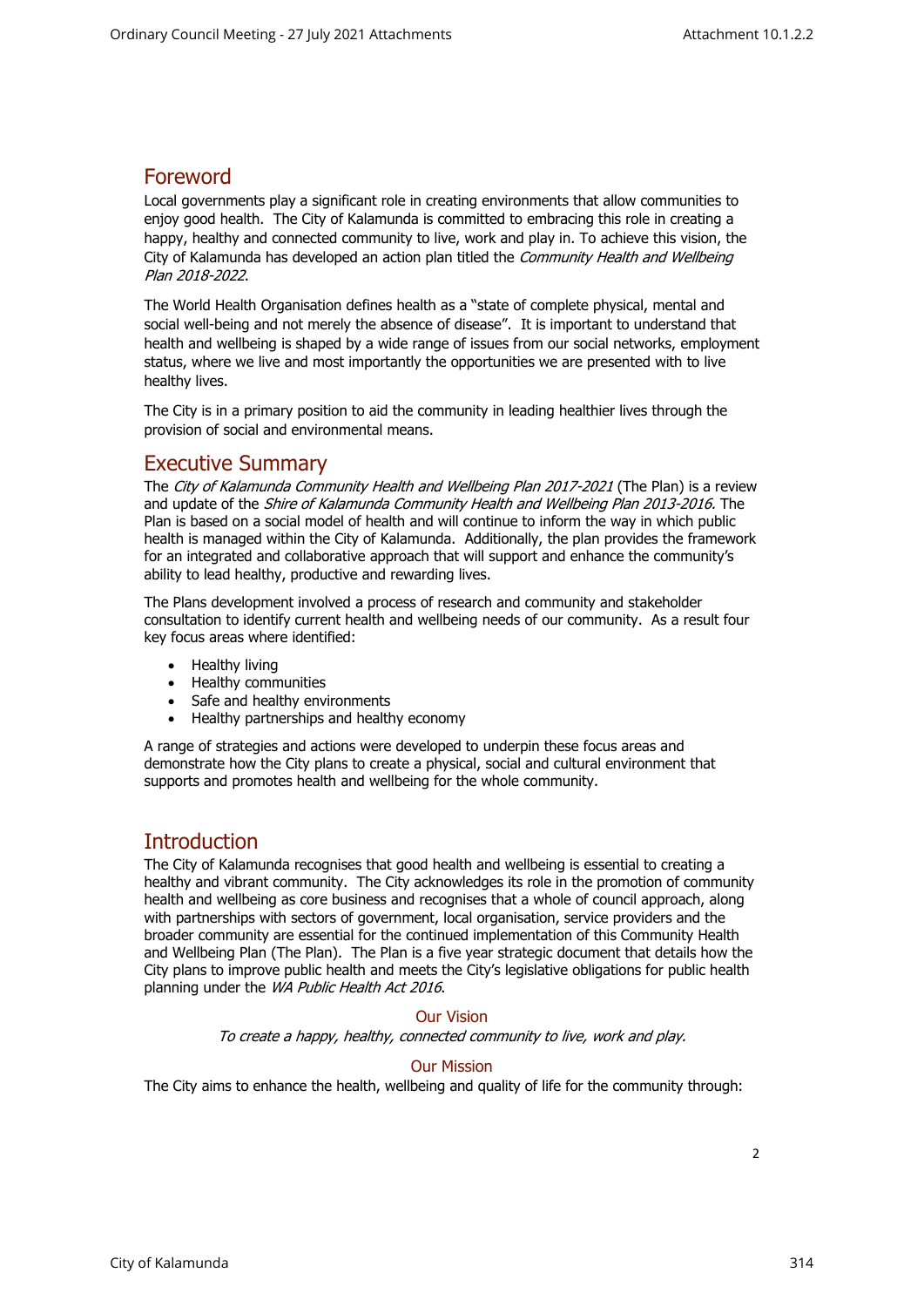- Assessing, reviewing and responding to current and future public health and wellbeing needs, issues and emerging trends, based on best practice and sustainability.
- Developing collaborative partnerships with internal and external key stakeholders.
- Integrating public health and wellbeing into existing services and programs.
- Facilitating the vision for a healthy and sustainable community through greater community participation and inclusion.
- Aligning with and providing strategic links and relationships with local, state and national strategic plans and policies that impact on health and wellbeing.

Recognised as the 'government closest to the people' it is widely acknowledged that local government have the capacity to positively influence health and wellbeing outcomes of the local community. <sup>1</sup> The City of Kalamunda understands that a person's health is influenced by a range of factors, and goes beyond just the mere absence of disease. The Plan has been developed using a Social Model of Health, a conceptual framework for thinking holistically about health. The model helps to address the many social, cultural, environmental, biological, political and economic determinants of health that can affect the health of the community.

Figure 1 below highlights that as a provider of infrastructure, services, facilities and programs, the City is in a key position to influence these determinants and positively contribute to health and wellbeing outcomes at a local level.



#### **Figure 1: How local government can make a difference in health and wellbeing**

Promoting community wellbeing is about intervening "to change those aspects of th<sup>e</sup> environment which are promoting ill health, rather than continuing to encourage individuals to change their behaviours and lifestyles when, in fact, the environment in which they live and work gives them little or no choice or support for making such changes".<sup>2</sup>

*Source: Improvement and Development Agency* <sup>3</sup>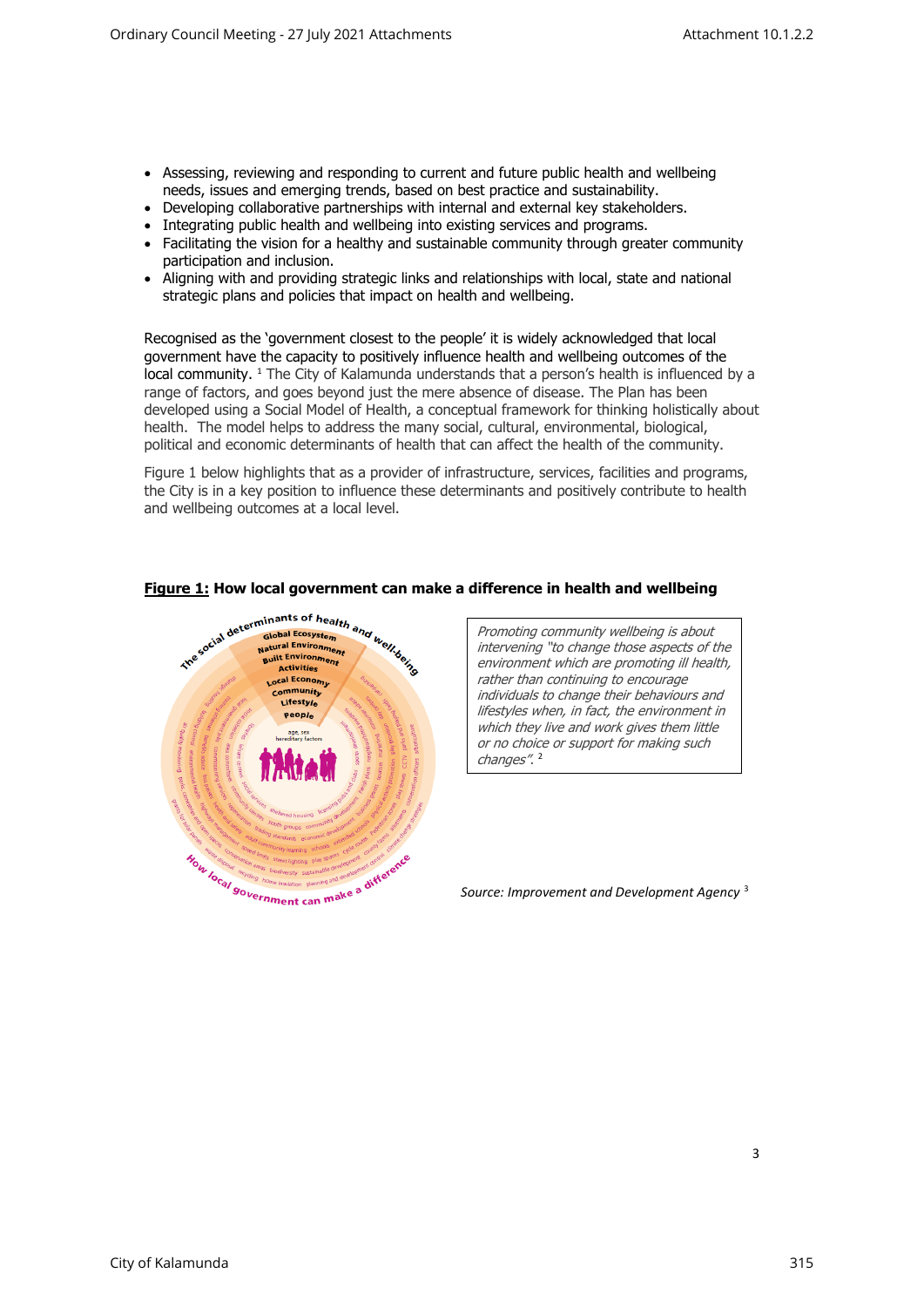## <span id="page-4-0"></span>About the Plan

The Plan will meet the City's legislative obligations under the WA Public Health Act 2016 and will operate as an informing strategy to the Kalamunda Advancing 2027 Strategic Community Plan.

The Plan establishes an integrated health and wellbeing planning process that fits into the City's corporate planning framework under the Local Government Act 1995. This framework sets out the statutory responsibilities of local government in Western Australia to plan for the future and understand the aspirations of residents. Figure 2 below outlines the expectation and interactions between the City's Strategic Community Plan, Corporate Business Plan and informing strategies.



#### Figure 2: Elements of Integrated Planning and Reporting Framework



4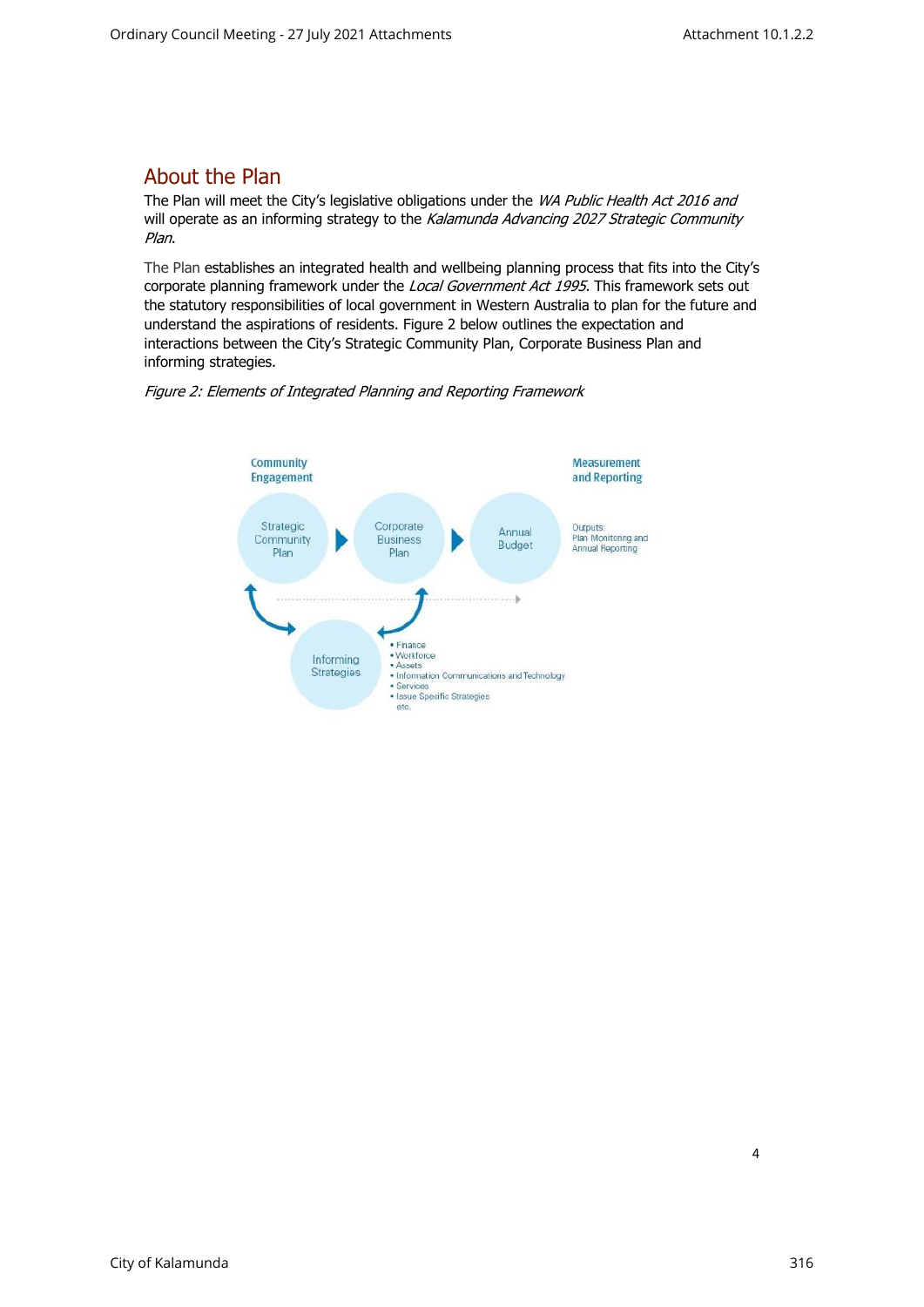## <span id="page-5-0"></span>Key Areas

The Plan aims to address the physical, social, cultural and economic factors impacting people's health especially those in the community at risk. Four key focus areas were identified which align with the community vision and priority areas identified in the City's Strategic Community Plan.

"Connected Communities, Valuing Nature and Creating our Future Together"

Kalamunda Advancing 2027 – Vision Statement

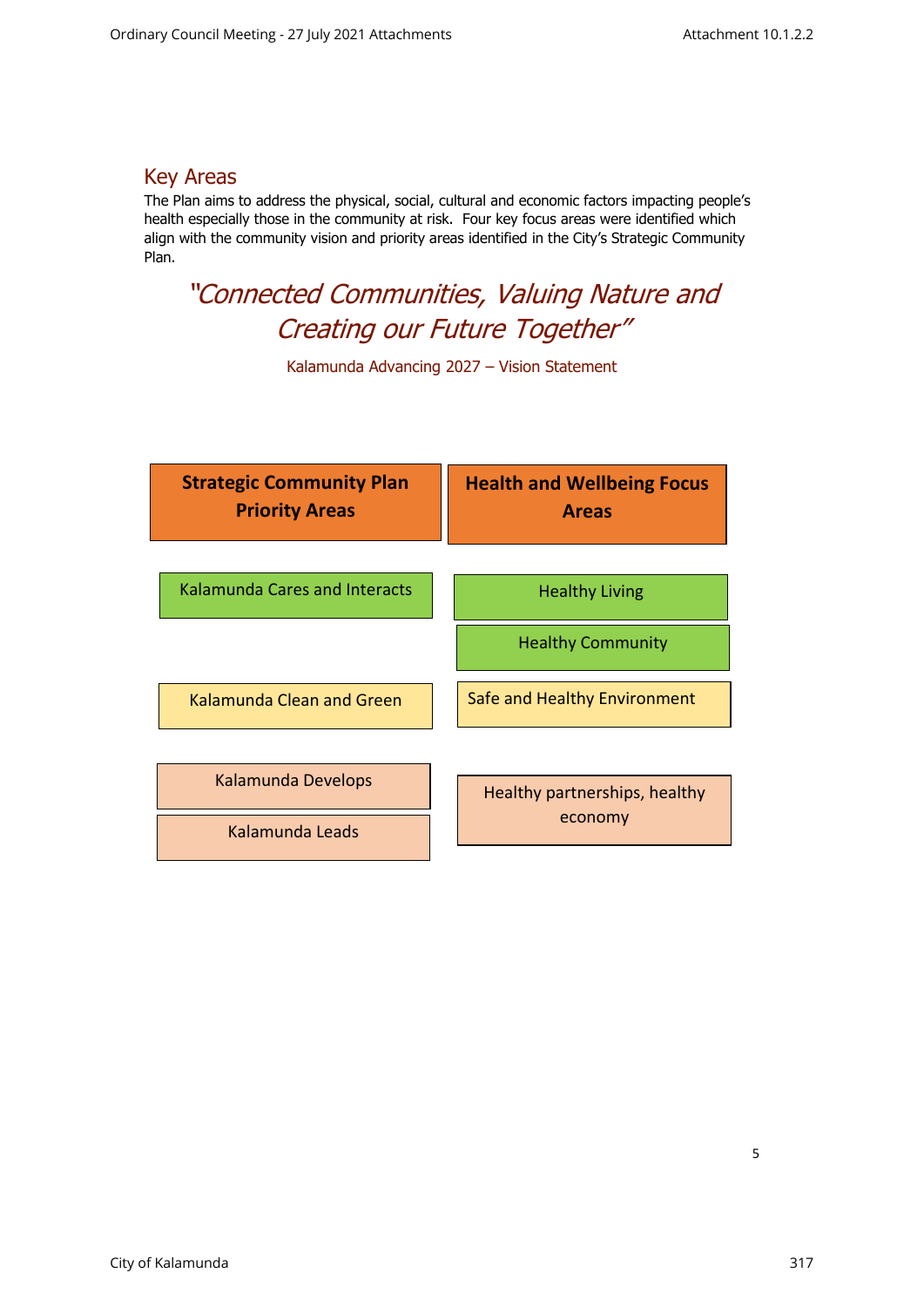## <span id="page-6-0"></span>Community Engagement

The Plan has been informed by the ideas and feedback gathered from the community, service providers, local organisations, businesses and government agencies.

Findings from the following community engagement opportunities were used in the development of The Plan:

- Strategic Community Plan consultation workshops and stakeholder forums (October 2016 – 96 attendees).
- 2016 Community Scorecard (422 respondents).
- Youth Plan 2017-2022 community consultation (March-May 2016 620 respondents).
- Age Friendly Strategy and Action Plan community consultation (July 2017 Workshop, 50 attendees – survey, 289 respondents).

Consultation between the East Metropolitan Health Service, non-government organisations and City staff (Environmental Health Officers, Planners, Community Development and Public relations) took place through 2017 to identify opportunities to optimise the health and wellbeing of the City of Kalamunda community.

The Plan provides a framework for an integrated and collaborative approach that will support and enhance the community's ability to lead healthy, active and rewarding lives. It is designed to complement rather than duplicate Council's existing planning frameworks and strategies.

The following city documents were used to inform and/or complement the Plan.

- Youth Plan 2017 2022
- Age Friendly Strategy and Action Plan 2017-2021
- City of Kalamunda Aged Accommodation Strategy 2016
- Kalamunda Engages Community Engagement Strategy 2017
- Community Safety and Crime Prevention Plan 2013-2018
- Disability Access and Inclusion Plan 2017-2020
- Bicycle Plan 2017
- Economic Development Strategy 2017-2022

## Community Health Profile

#### <span id="page-6-1"></span>Population Overview

<span id="page-6-2"></span>The City of Kalamunda is located approximately 24 kilometres east of Perth, along the Darling Scarp. Geographically, the City has three distinct areas:

- The Foothills/Plains: Forrestfield, High Wycombe, Maida Vale and Wattle Grove
- The Escarpment: Lesmurdie, Kalamunda and Gooseberry Hill.
- The Eastern Rural Districts: Walliston, Bickley, Carmel, Pickering Brook, Piesse Brook, Paulls Valley, Hacketts Gully and Canning Mills.

The population of the City of Kalamunda is 57,449 with the proportion of males to females is similar, with 49.5% males and 50.5% females. <sup>4</sup>

The average age of residents in Kalamunda is 39 years, however the City has a higher than state average for people aged 50-85 year age group (3.2% above the stage average).<sup>4</sup>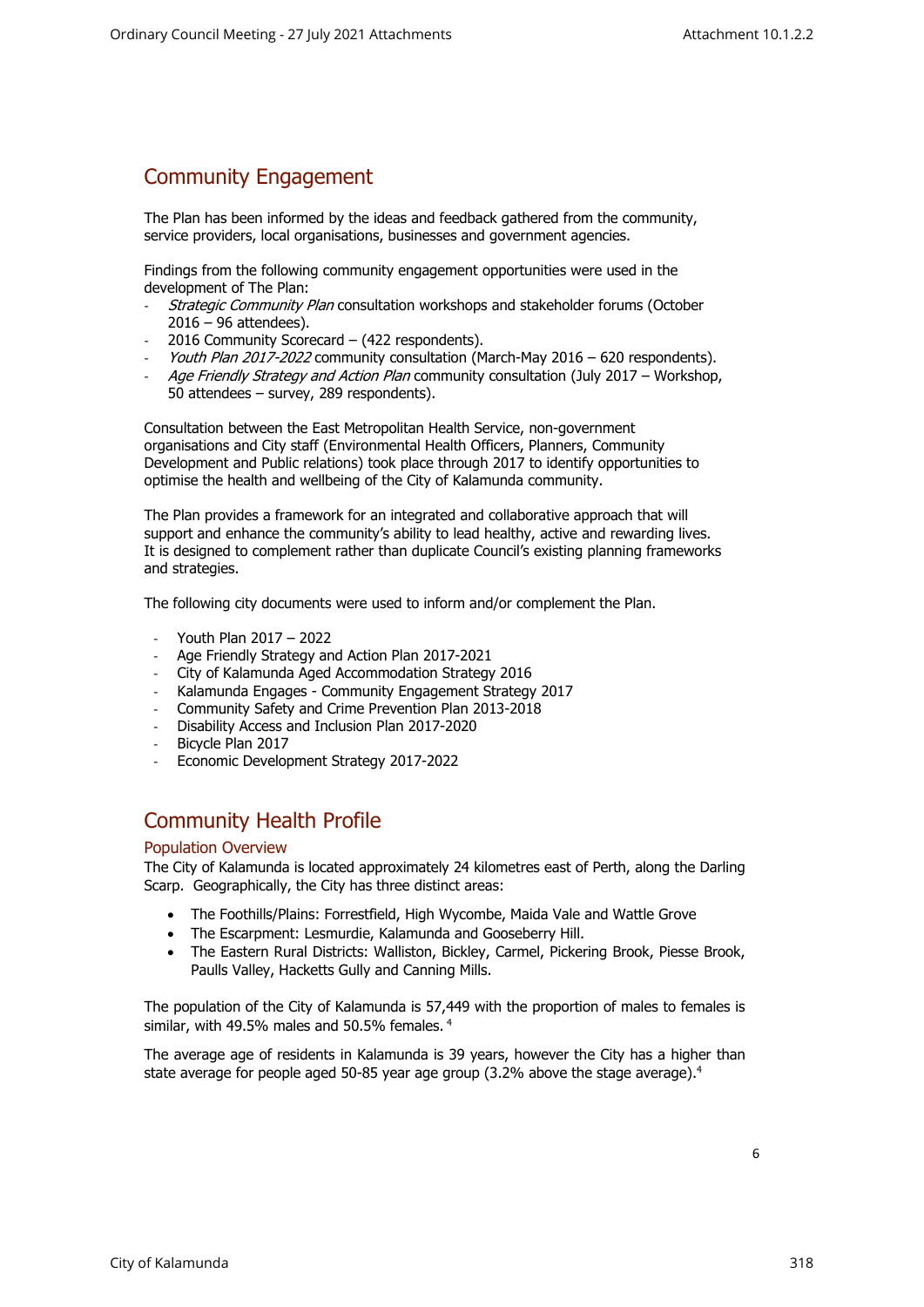There is a small Aboriginal and Torres Strait Islander population representing 1.8% of the population, with the average age of an Aboriginal or Torres Strait Islander resident being 19 years. <sup>4</sup>

<span id="page-7-0"></span>More than half of the Kalamunda population (64.9%) were born in Australia. Other common countries of birth include, England (9.1%), New Zealand (3.8%), India (1.8%), Philippines (1.3%) and South Africa (1.1). Census data revealed that 82.6% of Kalamunda residents speak only English at home. <sup>4</sup>

### Socio-Economic Status

The socio-economic indexes of areas (SEIFA) measures the relative level of socio-economic disadvantage based on a range of information including income, educational attainment and unemployment. The index provides an indication of how disadvantaged an area is compared with others in Australia, with research typically linking lower SEIFA's with poorer health outcomes. <sup>5</sup>

Kalamunda as a Local Government Area (LGA) has a SEIFA score of 1039 which is higher than the standardised average of 1000 (a number above 1000 indicates higher socio-economic status). However socio-demographics characteristics between the suburbs are quite diverse, with some areas experiencing more disadvantage than others. SEIFA scores and other relative differences between suburbs are presented table 1 below.

| <b>Suburb</b>                        | <b>Population</b> | <b>SEIFA</b><br>2016 | <b>Other info</b>                                                                                                                                                                                                                                                                                          |
|--------------------------------------|-------------------|----------------------|------------------------------------------------------------------------------------------------------------------------------------------------------------------------------------------------------------------------------------------------------------------------------------------------------------|
| Forrestfield                         | 12,690            | 996                  | Medium age 37<br>$\bullet$<br>Median household income \$1,459 (per week) (lowest in the city)<br>$\bullet$<br>Largest aboriginal population (2.8%)                                                                                                                                                         |
| <b>High</b><br>Wycombe               | 12,308            | 1008.1               | Medium age 35<br>$\bullet$<br>Median household income \$1,585 (per week)<br>$\bullet$<br>High proportion of single parent's families (18%)<br>Highest rate of unemployment (8.0%)<br>$\bullet$                                                                                                             |
| <b>Maida Vale</b>                    | 4,499             | 1054.9               | Medium age 40<br>$\bullet$<br>Median household income \$1785 (per week)<br>$\bullet$                                                                                                                                                                                                                       |
| Eastern<br>Rural<br><b>Districts</b> | 2,611             | 1056.1               | Only suburb to report median income levels lower than the national<br>$\bullet$<br>median.<br>This area has the smallest proportion in the City (3264)<br>$\bullet$<br>Higher representation of over 50s<br>$\bullet$                                                                                      |
| Kalamunda                            | 6,970             | 1061                 | Median age 47<br>$\bullet$<br>Median household income \$1,509 (per week)<br>$\bullet$<br>Highest representation of 65+ (26.1%)                                                                                                                                                                             |
| Wattle<br>Grove                      | 5,968             | 1063.3               | Median age 32<br>$\bullet$<br>Median household income \$2,145 (per week) (highest in the city)<br>$\bullet$<br>Has the highest representation of children 0-14 years (26.5%)<br>Lowest population of 65+ (5.5%)<br>Large percentage of Immigrants - 36.5% of the households don't<br>speak English at home |
| Lesmurdie                            | 8,437             | 1072.4               | Median age 42<br>$\bullet$<br>Median household income \$1,788 (per week)<br>$\bullet$<br>Highest representation of secondary schoolers (9.3%)<br>$\bullet$                                                                                                                                                 |
| Gooseberry<br><b>Hill</b>            | 3,279             | 1095.9               | Median age 48<br>$\bullet$<br>Median household income \$1,863 (per week)<br>$\bullet$<br>Highest proportion of older workers and retirees (32.3%)<br>Substantially large representation of professional workers (26.4%)                                                                                    |

#### **Table 1: Suburb Socio-Economic Profile** <sup>5</sup>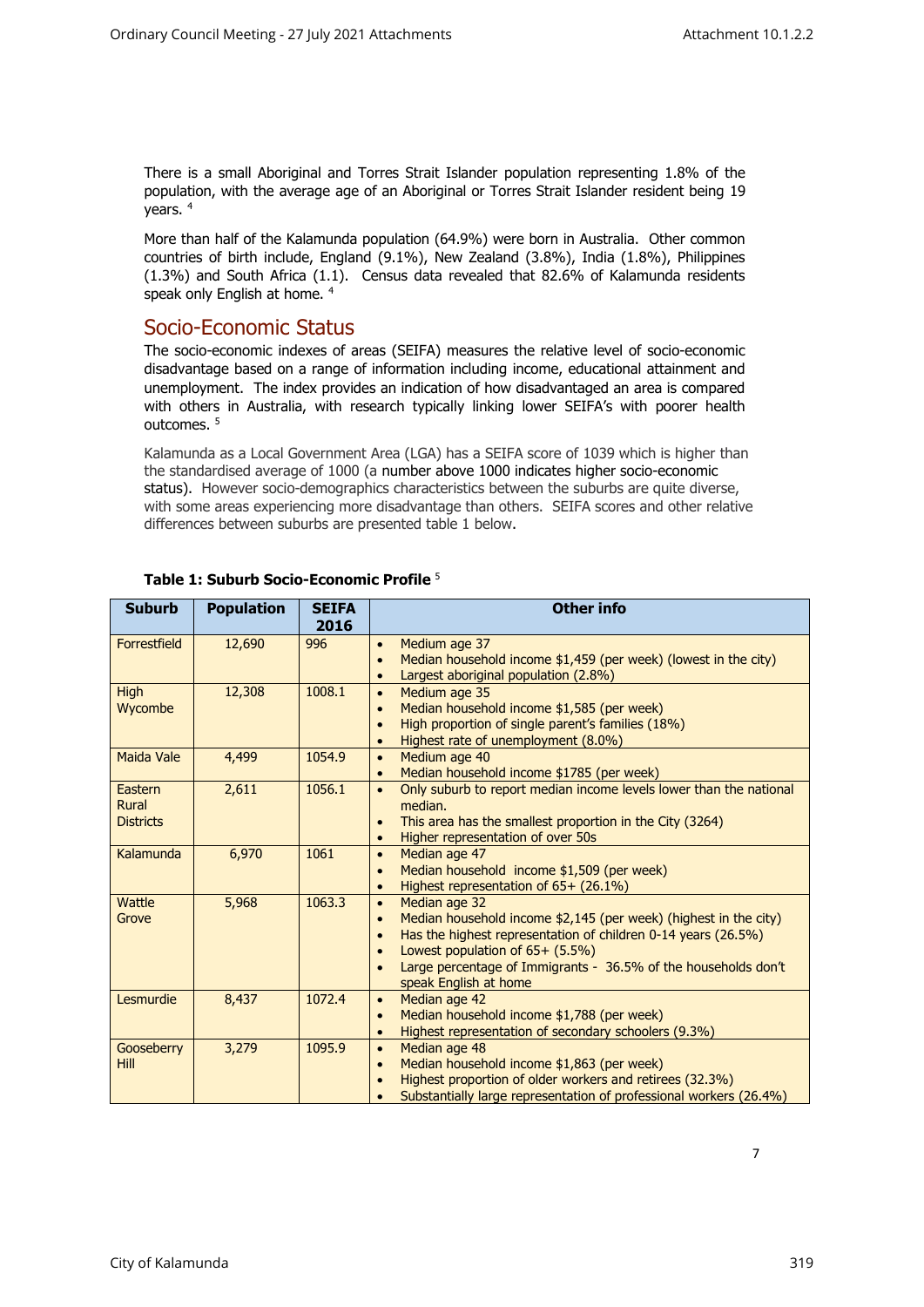## <span id="page-8-0"></span>Health and Wellbeing Snapshot

From a community perspective, the health and wellbeing of residents contributes to social interaction and the vitality of a community. For example, good health and wellbeing enables participation in sports, volunteering, arts, culture and other activities that bring the community together. <sup>6</sup> By contrast, poor health and wellbeing reduces this participation and brings with it the high costs of medical care and other community services.  $6$ 

The following health and wellbeing snapshot identifies the prevalence of chronic diseases, injuries and mental health conditions within our community and demonstrates the commonness of lifestyle behaviours which contribute to the increased risk of chronic health conditions. The City's childhood immunisation rates are also presented with a comparison to state and national averages.

#### <span id="page-8-1"></span>Prevalence of common health conditions

It is estimated that for WA in 2011, 435,000 years of healthy life were lost to premature death or living with disease or injury.<sup>7</sup> Cancers, mental disorders and cardio vascular disease together accounted for almost half (45%) of the total health loss in WA.<sup>7</sup> Injuries are also an important cause of death and disability and strategies to prevent chronic disease are often linked with injury prevention. Table 2 presents the prevalence of common health conditions within the Kalamunda LGA.

| <b>Prevalence of</b><br><b>Health</b><br><b>Conditions</b> | Kalamunda LGA<br>(Persons %)<br><b>Prevalence</b><br><b>Estimate</b> | <b>Estimated</b><br>population<br>$\lambda$ | Western<br>Australia<br>(Persons %)<br><b>Prevalence</b><br><b>Estimate</b> | <b>Difference</b><br>Kalamunda vs<br><b>WA</b><br>$(+/-)$ |
|------------------------------------------------------------|----------------------------------------------------------------------|---------------------------------------------|-----------------------------------------------------------------------------|-----------------------------------------------------------|
| <b>Type 2 Diabetes</b>                                     | $3.9\%$                                                              | 1159                                        | 4.7%                                                                        | - 0.8%                                                    |
| <b>Heart Disease</b>                                       | 8.3%                                                                 | 3369                                        | 6.3%                                                                        | $+2%$                                                     |
| <b>Stroke</b>                                              | 3.5%                                                                 | 1406                                        | 2.0%                                                                        | $+1.5%$                                                   |
| <b>Arthritis</b>                                           | 20.0%                                                                | 9612                                        | 19.5%                                                                       | $+0.5%$                                                   |
| <b>Osteoporosis</b>                                        | $3.2\%$                                                              | 1308                                        | 4.9%                                                                        | $-1.7%$                                                   |
| <b>Current Asthma</b>                                      | $5.4\% *$                                                            | 2 5 8 2                                     | 8.4%                                                                        | $-3%$                                                     |
| Injury (a)                                                 | 21.6%                                                                | 10 380                                      | 22.8%                                                                       | $-1.2%$                                                   |
| <b>Current mental</b><br>health problem (b)                | 11.2%                                                                | 5 3 8 6                                     | 14.6%                                                                       | $-3.4%$                                                   |
| <b>Stress Related</b><br>problem (b)                       | $7.5\% *$                                                            | 3623                                        | 9.5%                                                                        | $-2%$                                                     |
| Anxiety (b)                                                | 4.8%                                                                 | 2289                                        | 8.5%                                                                        | $-3.7%$                                                   |
| <b>Depression (b)</b>                                      | $7.1\%$ *                                                            | 3405                                        | 8.4%                                                                        | $-1.3%$                                                   |

**Table 2:** Prevalence of common health conditions, Kalamunda LGA and WA 2013-2016

**Sources:** Epidemiology Branch, 2017, Kalamunda (C) LGA Profile, 2013 – 2016, HWSS, WA Department of Health: Perth. Kalamunda (S) Population Profile, Health and Wellbeing Surveillance System (HWSS), 2006-2009

This information is based on responses from 467 adults with the Kalamunda Local Government Authority (LGA) and 25 535 adults with the State of Western Australia (WA).

\*Result has a Relative Standard Error (ESR) between 25% and 50% therefore should be used with caution

- (a) Injury in the last 12 months requiring treatment from a health professional
- (b) Diagnosed with depression, anxiety, stress-related or other mental health condition in the past 12 months by a doctor)

8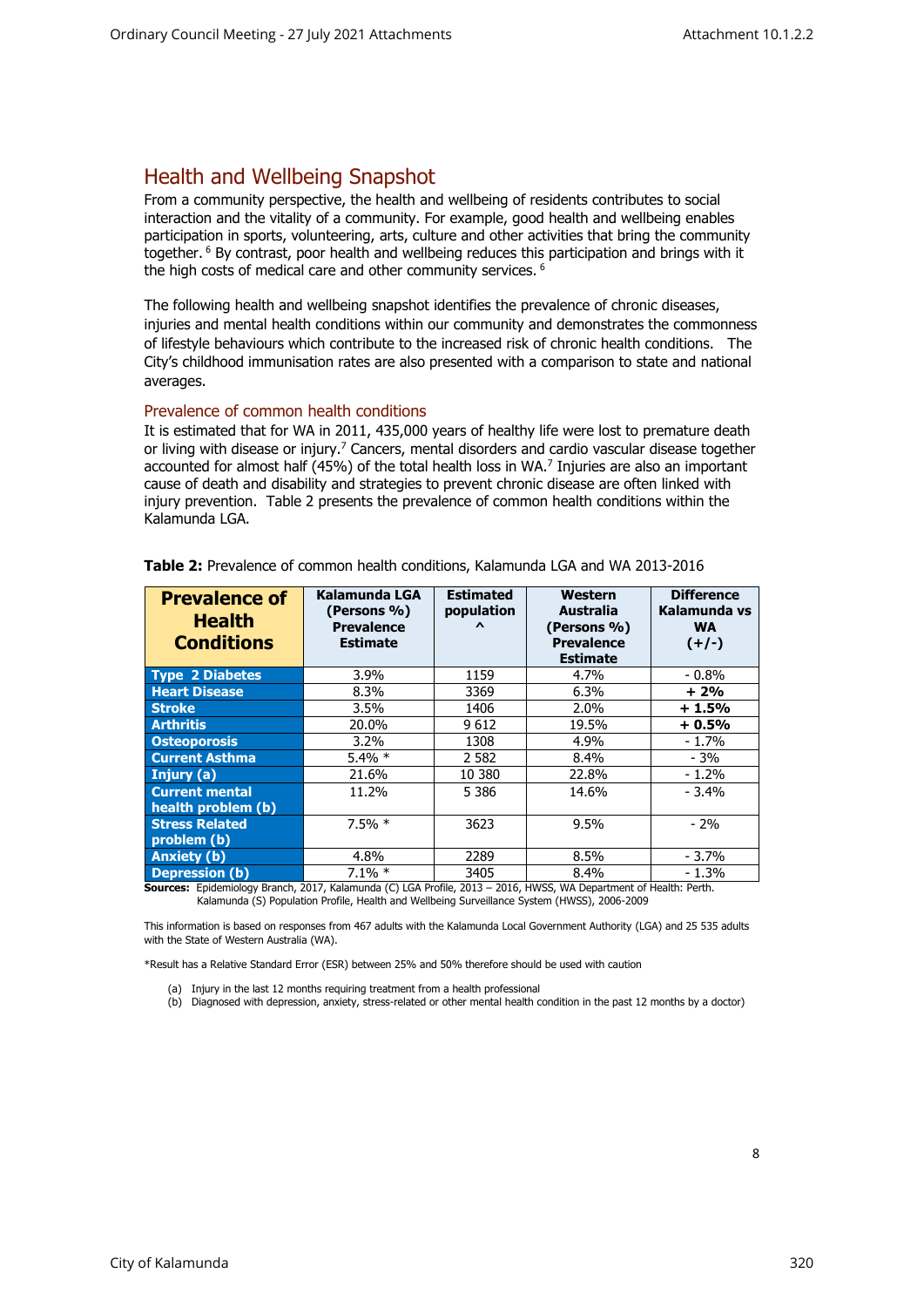#### <span id="page-9-0"></span>Behavioural Risk factors

While the degree to which a condition can be prevented varies, chronic conditions have a number of modifiable behavioural risk factors in common, including dietary factors, obesity, physical activity, tobacco use and excess consumption of alcohol.  $7$  A focus on prevention and the promotion of healthy lifestyle choices and the creations of health-promoting environments is therefore very important to reduce the future impact of chronic disease.  $7$ 

Table 3 identifies the prevalence of behavioural risk factors within the Kalamunda (LGA) and compares to state averages.

| <b>Risk Factor</b>                                               | Kalamunda<br>LGA Area % | <b>Estimated</b><br><b>Population</b> | <b>WA (%)</b> | <b>Difference</b><br>Kalamunda<br>vs WA<br>$(+/-)$ |
|------------------------------------------------------------------|-------------------------|---------------------------------------|---------------|----------------------------------------------------|
| Adults obese (BMI 30+)                                           | 24.1%                   | 11 578                                | 27.8%         | $-3.7%$                                            |
| <b>Adults overweight (BMI</b><br>25 < 30                         | 38.5%                   | 18 495                                | 38.8%         | $-0.3%$                                            |
| Eat less than 2 serves fruit<br>per day                          | 50.4%                   | 24 199                                | 49%           | $+1.4%$                                            |
| <b>East less than 5 serves of</b><br>vegetables per day          | 88.6%                   | 42 597                                | 89.1%         | $-0.5%$                                            |
| <b>Eats fast food at least</b><br>weekly                         | 33.1%                   | 15 885                                | 32.8%         | $+0.3%$                                            |
| Drinks at high risk levels for<br>long term harm (a)             | 18.3%                   | 8 7 7 0                               | 28.3%         | $-10%$                                             |
| Drinks at high risk levels for<br>short term harm (b)            | 4.1%                    | 1970                                  | 11.1%         | $-7%$                                              |
| <b>Less than 150mins of</b><br>physical activity per week<br>(c) | 33.3%                   | 15 3 93                               | 36.4%         | $-3.1%$                                            |
| <b>Currently smokes</b>                                          | 7.7%                    | 3 709                                 | 12.2%         | $-4.5%$                                            |
| <b>Current high blood pressure</b>                               | 17.4%                   | 8 3 4 9                               | 16.1%         | $+1.3%$                                            |
| <b>Current high cholesterol</b>                                  | 18.3%                   | 8787                                  | 17.9%         | $+0.4%$                                            |

**Table 6:** Prevalence of lifestyle risk factors within the Kalamunda (LGA)

**Source:** Epidemiology Branch, 2017, Kalamunda (C) LGA Profile, 2013 – 2016, HWSS, WA Department of Health: Perth.

This information is based on responses from 467 adults with the Kalamunda Local Government Authority (LGA) and 25 535 adults with the State of Western Australia (WA).

- (a) Drinks more than 2 standard drinks on any one day
- (b) Drinks more than 4 standard drinks on any one day
- (c) Adults aged 18 years and over only. Refers to moderate minutes with minutes spent in vigorous physical activity doubled.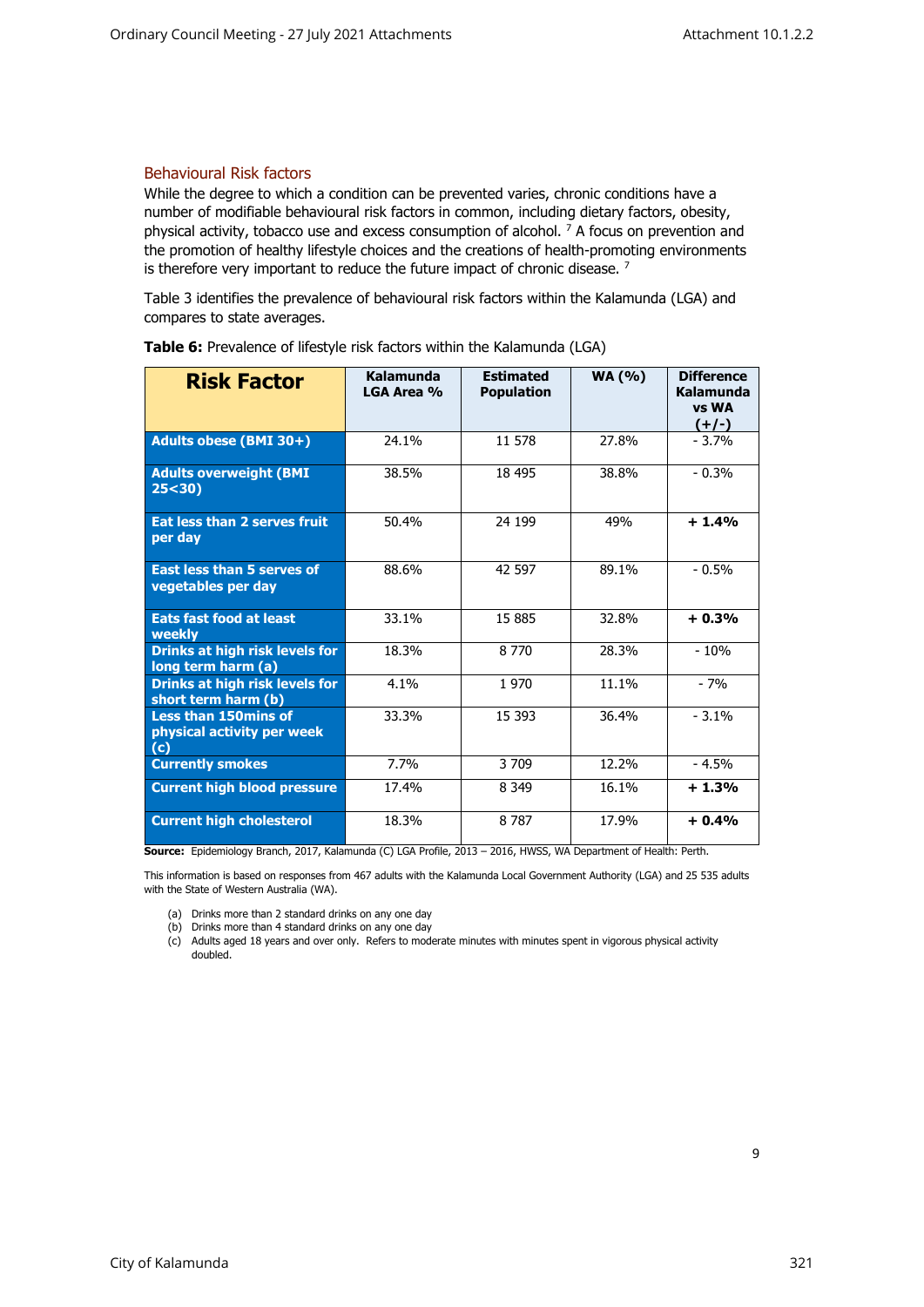

#### <span id="page-10-0"></span>Immunisation rates

Immunisation is one of the most effective measures to improve the health of a community and is effective in reducing morbidity and mortality rates.  $7$  "Herd immunity" is the term used when a critical proportion of the community is immunised to prevent the spread of the disease. The Australian Government has estimated that coverage of 92-94% is required for herd immunity, particularly from highly infectious diseases such as measles <sup>7</sup>.

Table 7 represents the most recent childhood immunisation data for the Kalamunda LGA and compares to the state and national averages.

| <b>Area</b>     | <b>1yr-old Fully</b><br>2yr - olds Fully<br><b>Immunised</b><br><b>Immunised</b><br><b>Immunised</b> |        | <b>5yr - olds Fully</b> |
|-----------------|------------------------------------------------------------------------------------------------------|--------|-------------------------|
| <b>National</b> | 94.10%                                                                                               | 90.60% | 94.50%                  |
| Metro WA        | 93.33%                                                                                               | 88.63% | 93.03%                  |
| Kalamunda LGA   | 91.76%                                                                                               | 88.00% | 89.27%                  |

**Table 7:** Immunisation DATA (National, Metro WA and, Kalamunda LGA).

**Source:** North Metropolitan Health Service - Australian Immunisation Register Data (date calculated 30 September – date processed 31 December 2017).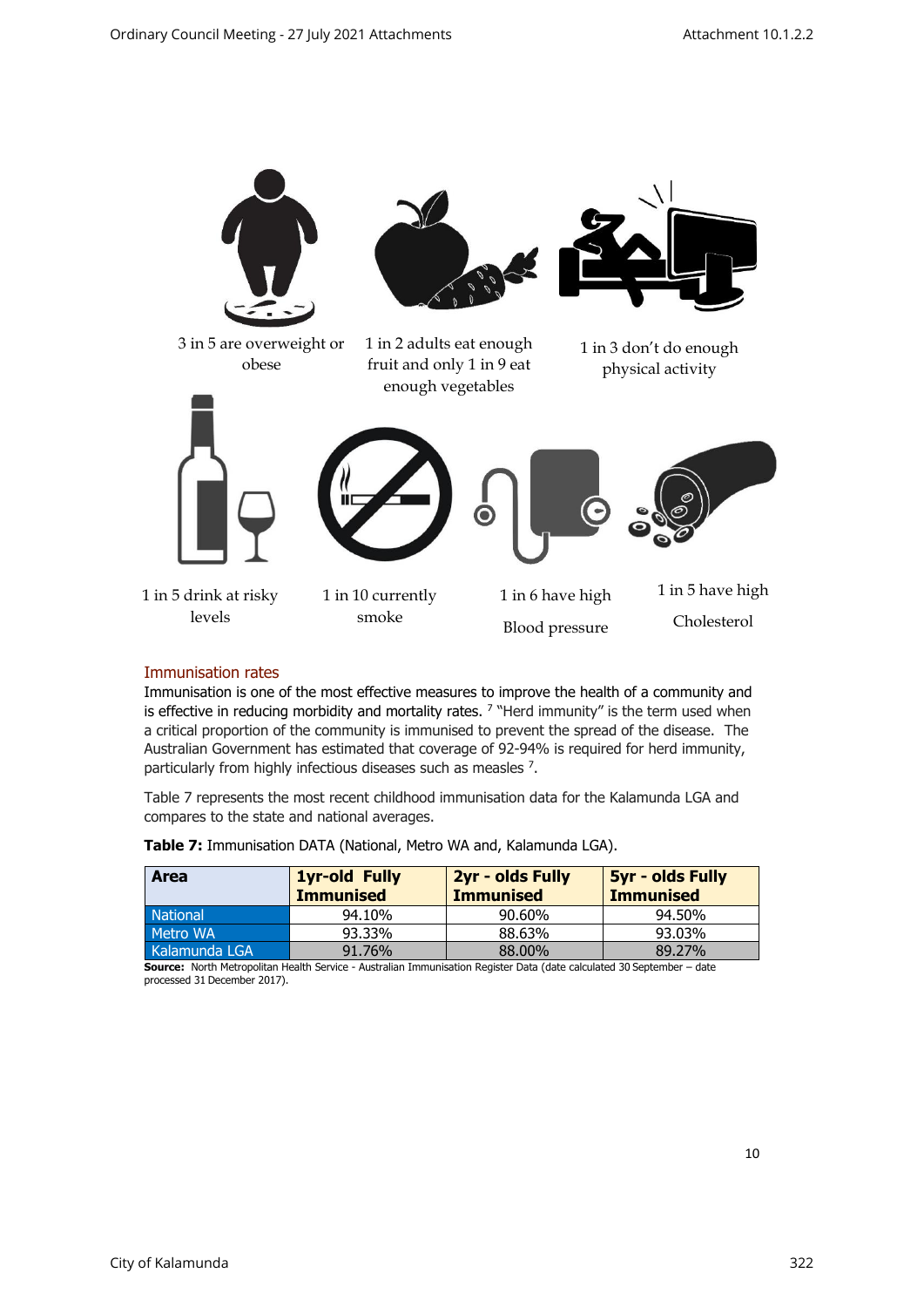# Action Plan

<span id="page-11-0"></span>The following action plan was developed to align with health priorities and objectives identified in the *Interim State Public Health Plan* <sup>9</sup> along with data collected at the local level. The purpose of this action plan is to capture the successful strategies and initiatives from the original CHWP while identifying new, innovative strategies for the City to progress. The action plan is divided into four sections addressing key health and wellbeing focus areas. Objectives, strategies and actions have been developed to address each focus area, with a City of Kalamunda service area identified and implementation targets.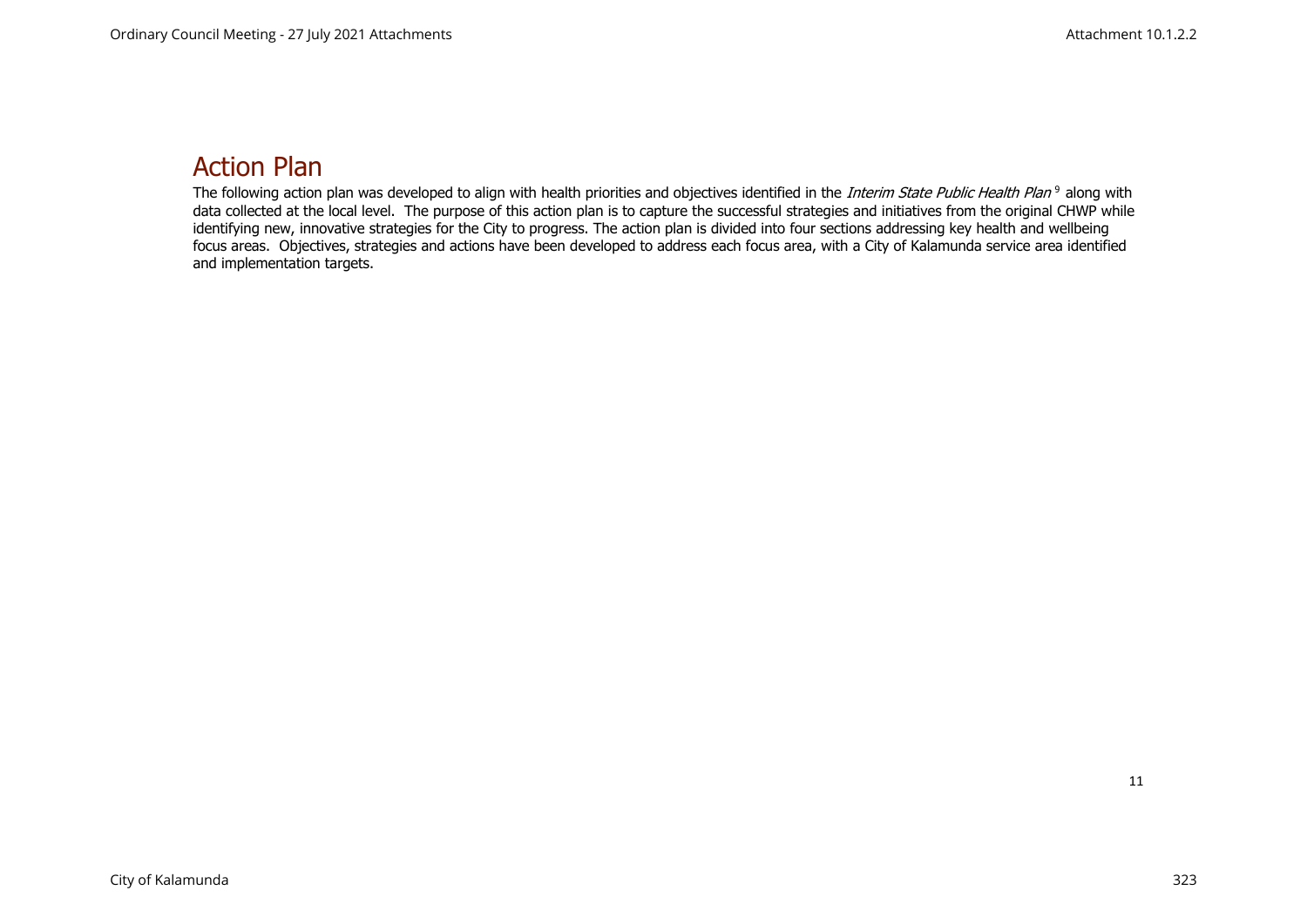# Focus Area 1 – Healthy Living

**Objective:** Guide, encourage and inspire the community to live healthier lifestyles and prevent disease and injury through the provision of lifestyle and educational opportunities.

<span id="page-12-0"></span>

| <b>Strategies - What we can</b><br>do for our community                                       | <b>Actions</b>                                                                                                                                                                                                                                | <b>Responsibility</b>                                                         | <b>Implementation</b><br>target |
|-----------------------------------------------------------------------------------------------|-----------------------------------------------------------------------------------------------------------------------------------------------------------------------------------------------------------------------------------------------|-------------------------------------------------------------------------------|---------------------------------|
| 1.0 Provide programs, events<br>and facilities that support and<br>promote physical activity. | 1.0.1 Deliver and support facilities and programs that encourage physical<br>activity.                                                                                                                                                        | Community Development<br>(Recreation Services)                                | Ongoing                         |
|                                                                                               | 1.0.2 Support state and federal 'physical activity' campaigns and<br>implement relevant initiatives locally.                                                                                                                                  | <b>Health Services (Health</b><br>Promotion)                                  | Commence year 1                 |
|                                                                                               | 1.0.3 Continue working towards 'masterplans' for the development and<br>upgrade of recreation/sports facilities and public open spaces (i.e. parks).                                                                                          | Community Development<br>(Recreation Services)                                | Ongoing                         |
|                                                                                               | 1.0.4 Continue to implement the City's Clubs for Life program which<br>incorporates a range of initiatives and strategies designed to engage,<br>support and help develop local sport and recreation clubs within the City.                   | Community Development<br>(Recreation Services)                                | Ongoing                         |
| 1.1 Provide healthy ways to get<br>around the City.                                           | 1.1.1 Implement actions outlined in the City of Kalamunda Bicycle Plan<br>2017.                                                                                                                                                               | Infrastructure<br><b>Assets</b>                                               | Commence year 1                 |
|                                                                                               | 1.1.2 Engage with the Department of Transports Your Move program to<br>promote active transport methods to schools, workplaces and the wider<br>community.                                                                                    | <b>Health Services (Health</b><br>Promotion)                                  | Commence year 4                 |
|                                                                                               | 1.1.3 Provide and maintain paths, signage and street lights across the<br>City.<br>1.1.4 Explore opportunities to integrate 'healthy living by design' principles<br>into urban design and increase awareness of principles by council staff, | <b>Assets</b><br>Planning                                                     | Ongoing                         |
|                                                                                               | community members and key stakeholders.                                                                                                                                                                                                       | <b>Health Services (Health</b><br>Promotion)                                  | Commence year 4                 |
| 1.2 Provide access to relevant<br>and topical information about<br>healthy living.            | 1.2.1 Maintain and monitor use of the City's website and social media<br>pages to incorporate promotion of health and wellbeing information and<br>messages.                                                                                  | <b>Public Relations</b>                                                       | Ongoing                         |
| 1.3 Provide access to safe,<br>sustainable and healthy food.                                  | 1.3.2 Investigate opportunities to support sporting clubs and city events<br>to offer healthy food options.                                                                                                                                   | <b>Health Services (Health</b><br>Promotion).<br><b>Community Development</b> | Commence year 2                 |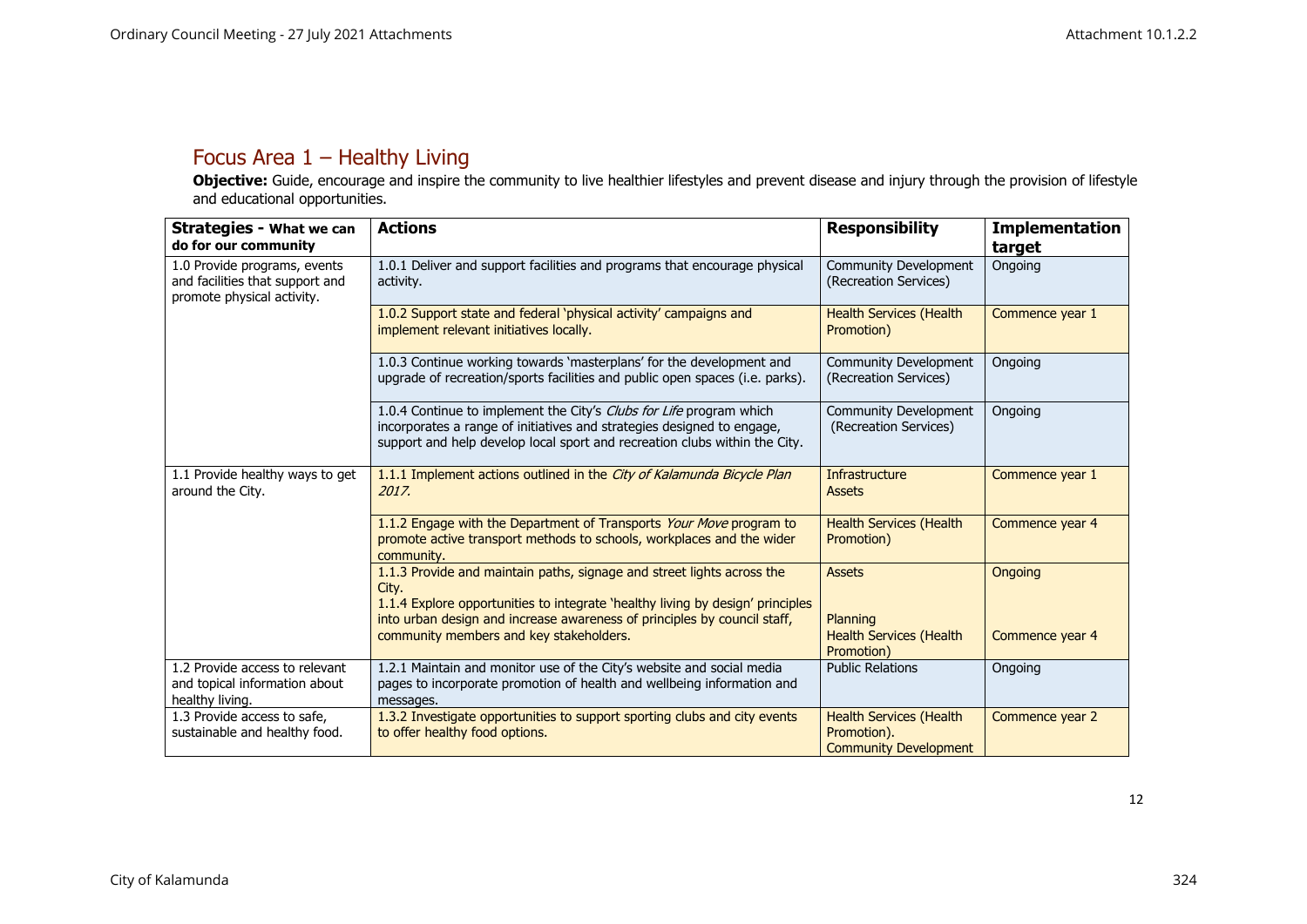|                                                                                         | 1.3.3 Support and promote both community and residential edible<br>gardens.<br>- Explore opportunities to educate and encourage residents to grow their<br>own food.<br>- Distribute food plants at the City's annual "plants for residents' events.<br>- Promote and raise awareness of the City's existing community gardens.                                                     | Health Services (Health<br>Promotion)                                                                 | Ongoing         |
|-----------------------------------------------------------------------------------------|-------------------------------------------------------------------------------------------------------------------------------------------------------------------------------------------------------------------------------------------------------------------------------------------------------------------------------------------------------------------------------------|-------------------------------------------------------------------------------------------------------|-----------------|
|                                                                                         | 1.3.5 Promote safe food handling practice amongst the City's food<br>businesses.<br>Educate food businesses on food safety topics through the City's Food<br>News newsletter.<br>Sample food to ensure that relevant microbiological and chemical<br>standards are met.<br>Explore opportunities to develop a voluntary "Scores on Doors"<br>program that incentivises food safety. | <b>Health Services</b>                                                                                | Ongoing         |
| 1.4 Provide opportunities to<br>learn about healthy eating.                             | 1.4.1 Deliver events, programs and initiatives that educate and encourage<br>healthy eating (e.g. Food Sensations Nutrition and Cooking Program)                                                                                                                                                                                                                                    | <b>Health Services (Health</b><br>Promotion)                                                          | Commence year 1 |
|                                                                                         | 1.4.2 Support state and federal 'healthy eating' campaigns and implement<br>relevant initiatives locally.                                                                                                                                                                                                                                                                           | <b>Health Services (Health</b><br>Promotion)                                                          | Commence year 1 |
| 1.5 Work towards reducing<br>alcohol (and other drug) related<br>harm in the community. | 1.5.1 Work in collaboration across service areas to develop an 'Alcohol<br>Management Policy' for the City of Kalamunda.                                                                                                                                                                                                                                                            | <b>Community Development</b><br>(Recreation Services)<br><b>Health Services (Health</b><br>Promotion) | Commence year 2 |
|                                                                                         | 1.5.2 Monitor alcohol advertising across the city and raise awareness of<br>alcohol advertising rules and regulations and the pathway to submitting<br>complaints (i.e. via Alcohol Advertising Review Board).                                                                                                                                                                      | <b>Health Services (Health</b><br>Promotion)                                                          | Commence year 1 |
|                                                                                         | 1.5.3 Support state and federal 'alcohol awareness' campaigns and<br>implement relevant initiatives/programs/messages locally.                                                                                                                                                                                                                                                      | Health Services (Health<br>Promotion)                                                                 | Ongoing         |
|                                                                                         | 1.5.4 Explore the opportunity of joining the Alcohol and Drug Foundation's<br>(ADF's) Local Drug Action Team (LDAT) program with the aim of<br>identifying, responding to and preventing alcohol and drug related harm.                                                                                                                                                             | <b>Health Services (Health</b><br>Promotion)                                                          | Commence year 2 |
|                                                                                         | 1.6.1 Support and promote East Metropolitan Population Health Unit<br>'Smoke <i>Free Shopping Centre'</i> project,                                                                                                                                                                                                                                                                  | <b>Health Services (Health</b><br>Promotion)                                                          | Commence year 3 |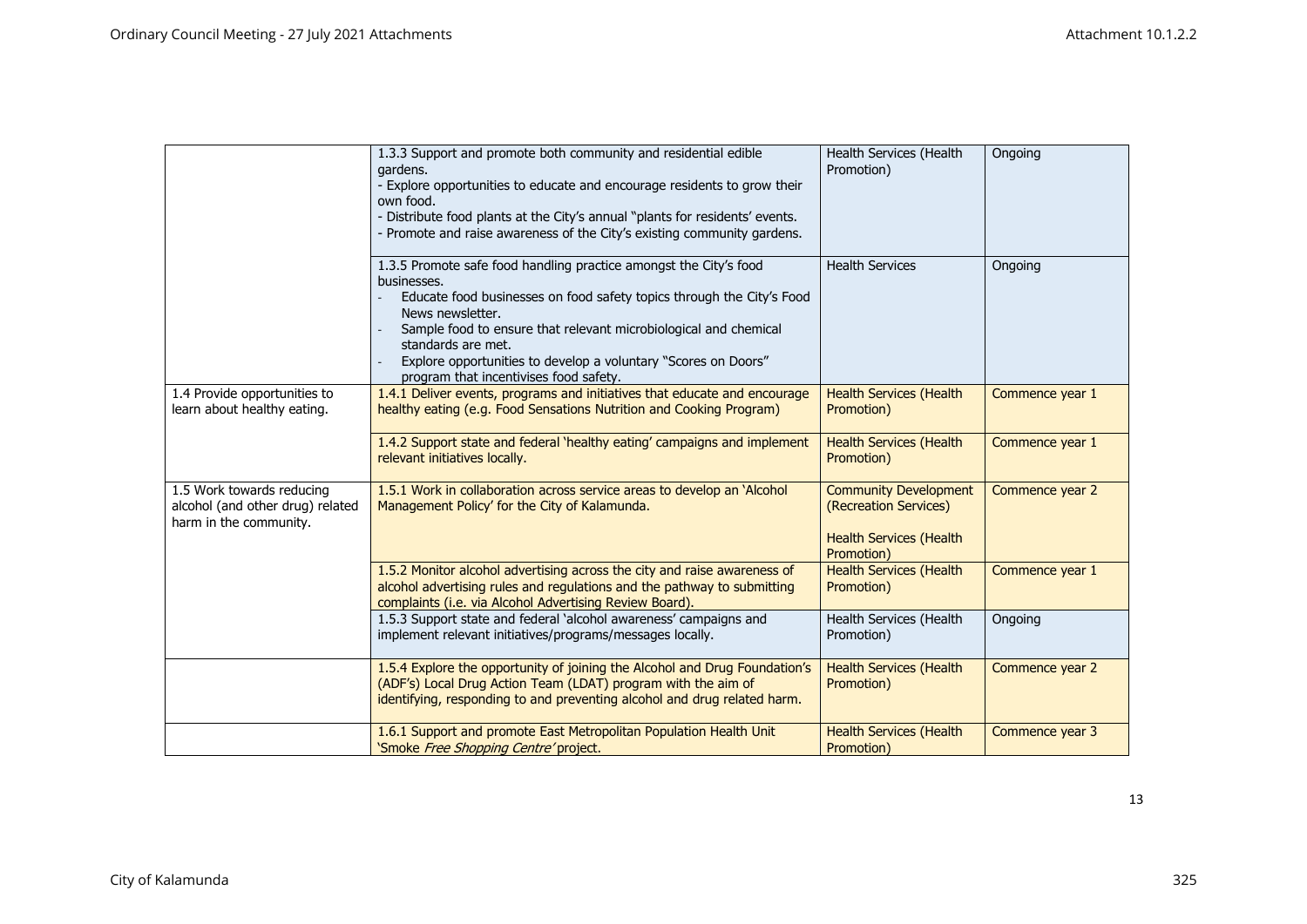| 1.6 Work towards reducing                         |                                                                                                                      |                                              |                 |
|---------------------------------------------------|----------------------------------------------------------------------------------------------------------------------|----------------------------------------------|-----------------|
| exposure to second hand smoke<br>in public areas. | 1.6.2 Maintain no smoking signage at City facilities (i.e. playgrounds)                                              | <b>Assets</b>                                | Ongoing         |
|                                                   | 1.6.3 Promote smoke free public events, festivals and venues.                                                        | Events                                       | Ongoing         |
|                                                   | 1.6.4 Support state and federal campaigns that address smoking cessation<br>and deliver messages at the local level. | <b>Health Services (Health</b><br>Promotion) | Commence year 2 |
| 1.7 Work towards the                              | 1.7.1 Support state and federal 'injury prevention' campaigns and                                                    | <b>Health Services (Health</b>               | Commence year 2 |
| prevention in injuries.                           | implement relevant initiatives locally.                                                                              | Promotion)                                   |                 |
| 1.8 Be a local government that                    | 1.8.1 Continue to coordinate the City's Staff Wellness Committee "GLOW"                                              | <b>GLOW TEAM</b>                             | Ongoing         |
| leads by example when it comes                    | TEAM" and provide:                                                                                                   |                                              |                 |
| to being a 'healthy' workplace                    | Opportunities to be more physically active (e.g. workplace<br>challenges).                                           |                                              |                 |
|                                                   | Education sessions/seminars.                                                                                         |                                              |                 |
|                                                   | Health screening options.                                                                                            |                                              |                 |
|                                                   | Healthy food options.                                                                                                |                                              |                 |
|                                                   | Promotion of the Employee Assistance Program (EAP).                                                                  |                                              |                 |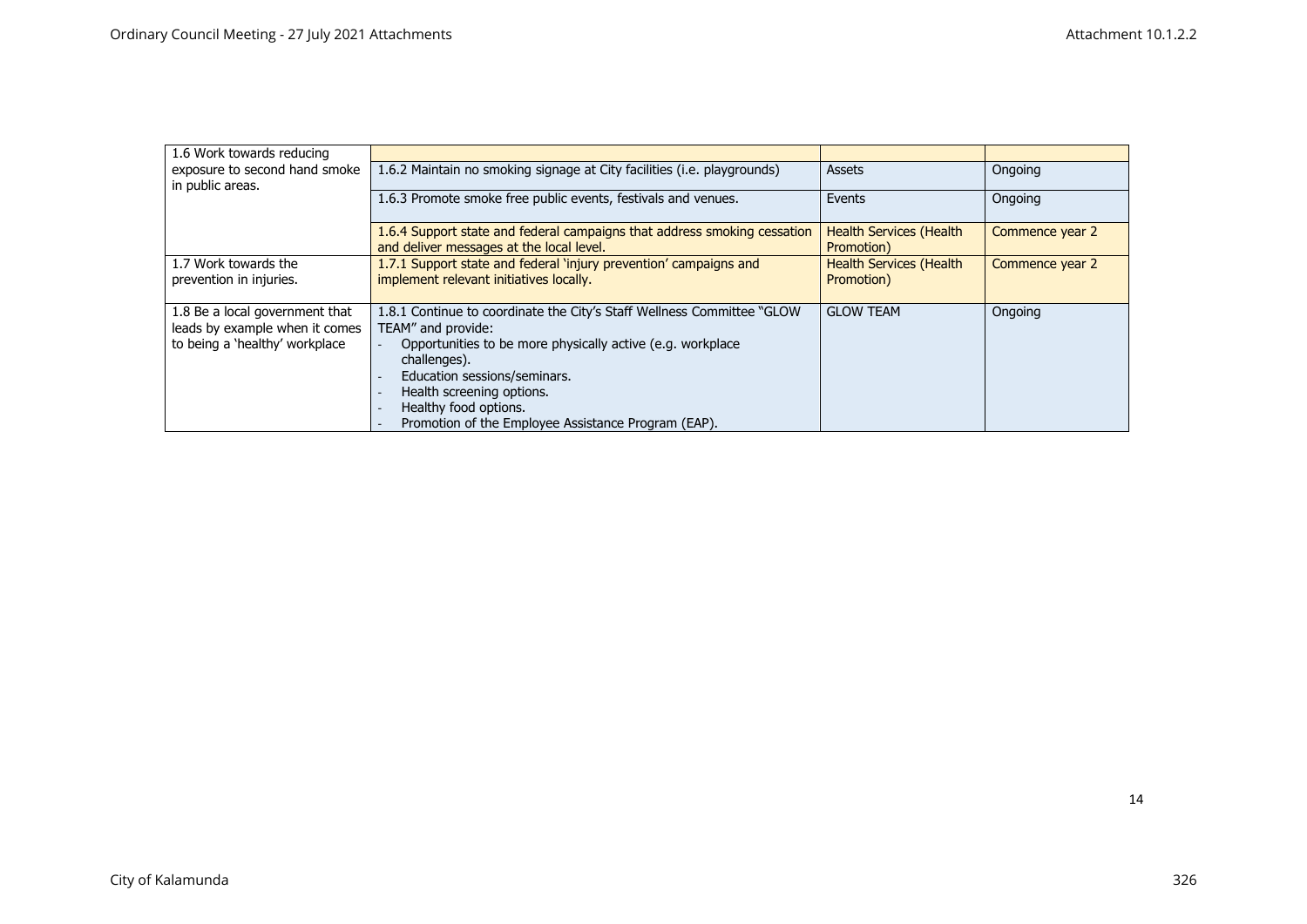# Focus Area 2 – Healthy Community

**Objective:** Support and celebrate diversity and encourage community inclusion across all life stages while promoting positive mental health.

<span id="page-15-0"></span>

| <b>Strategies - What we can</b><br>do for our community                                                                                                                                                             | <b>Actions</b>                                                                                                                                                                                                      | <b>Responsibility</b>                          | <b>Implementation</b><br>target |
|---------------------------------------------------------------------------------------------------------------------------------------------------------------------------------------------------------------------|---------------------------------------------------------------------------------------------------------------------------------------------------------------------------------------------------------------------|------------------------------------------------|---------------------------------|
| 2.1 Encourage and promote<br>active participation in social and<br>cultural events that celebrate<br>diversity.                                                                                                     | 2.1.1 Continue to provide and seek new opportunities for City led events<br>and programs that appeal to people from a diverse range of ages,<br>backgrounds, lifestyles and cultures.                               | Events<br>Community<br>Development             | Ongoing                         |
|                                                                                                                                                                                                                     | 2.1.2 Support external stakeholders through sponsorship and partnership<br>opportunities.                                                                                                                           | Events<br>Community<br><b>Development</b>      | Ongoing                         |
| 2.2 Facilitate the inclusion of the<br>ageing population and people<br>with a disability to have access<br>to information, facilitates and                                                                          | 2.2.1 Implement actions identified in the City's Disability Access and<br>Inclusion Plan 2017-2022.<br>Focus areas include: improving access to information, facilities and<br>services.                            | Community<br>Development                       | Ongoing                         |
| services.                                                                                                                                                                                                           | 2.2.2 Implement actions identified in the City's Age Friendly Strategy and<br>Action Plan 2017-2021.<br>Focus areas include: transportation, housing, social participation and<br>communication/information.        | Community<br>Development                       | Ongoing                         |
| 2.3 Provide opportunities for<br>young people through<br>recreation, social and education<br>activities to reduce risk of anti-<br>social behaviour and build a<br>strong base to develop our<br>future generation. | 2.3.1 Implement actions identified in the City's Youth Plan 2017 - 2022.<br>Focus areas include: participation, wellbeing, communication and forming<br>strong partnerships and involving youth in decision making. | Community<br>Development                       | Ongoing                         |
| 2.4 Support families, early years'<br>service providers and early<br>childhood practitioners.                                                                                                                       | 2.4.1 Support the activities of the City of Kalamunda's Early Years<br>Network, the Zig Zag Early Years Partnership.                                                                                                | Community<br>Development                       | Ongoing                         |
| 2.5 Provide opportunities to<br>pursue learning.                                                                                                                                                                    | 2.5.1 Continue to deliver the City's Library services, programs and<br>activities.                                                                                                                                  | Community<br>Development<br>(Library Services) | Ongoing                         |
| 2.6 Provide opportunities to feel<br>connected and supported within                                                                                                                                                 | 2.6.1 Continue to encourage and support volunteering within City's<br>programs and activities.                                                                                                                      | Community<br>Development                       | Ongoing                         |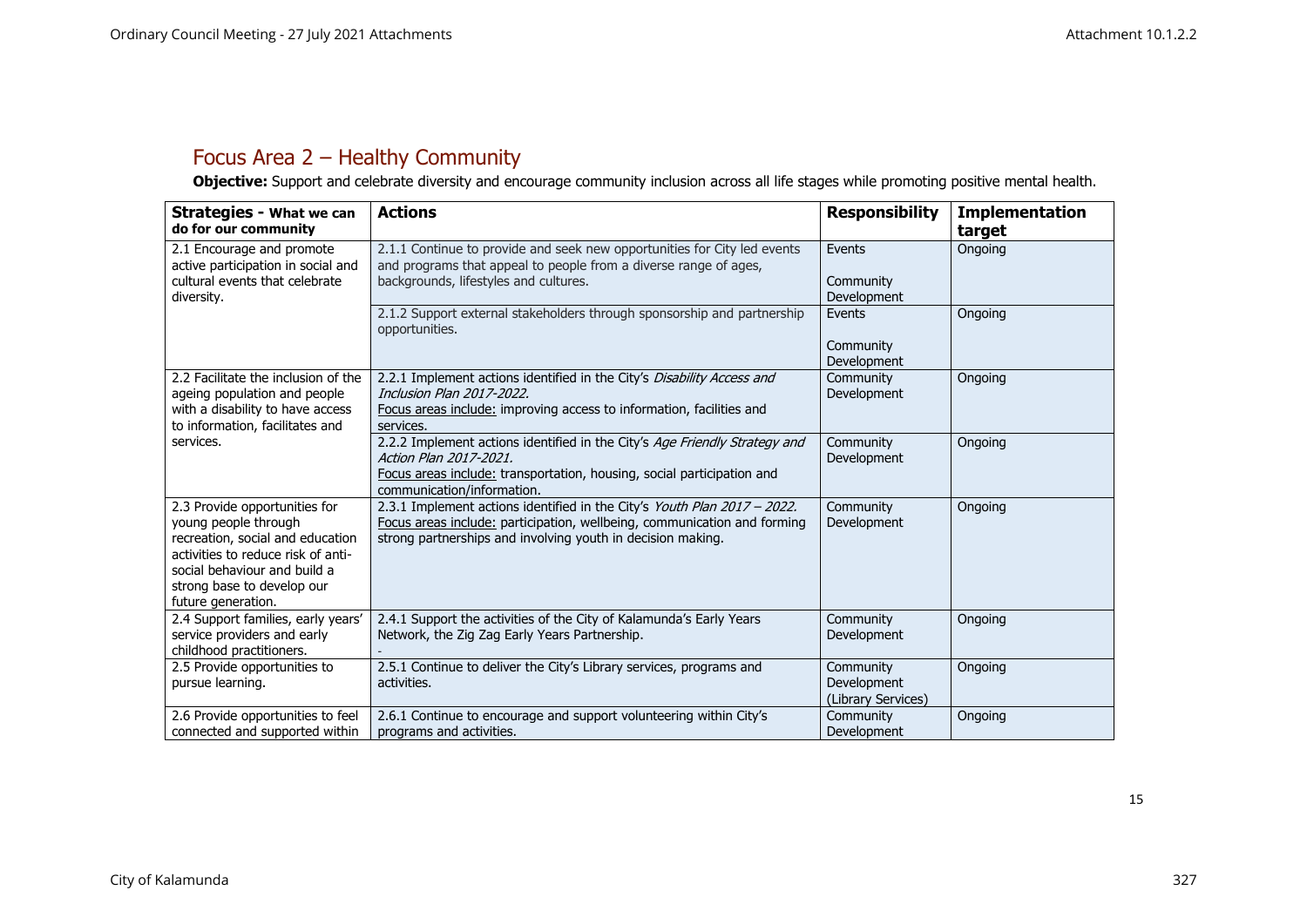| my community and promote<br>positive mental wellbeing. | 2.6.2 Continue as site partner of Mentally Healthy WA 'Act-Belong-<br>Commit' campaign and work towards recruiting and supporting local<br>community groups/service providers as community partners.<br>Campaign aims to: raise awareness of activities that promote good<br>mental health, reduce stigma associated with mental illness and<br>strengthen individual resilience.<br>2.6.3 Support relevant 'mental wellbeing' initiatives and messages locally. | <b>Health Services</b><br>(Health Promotion)<br><b>Health Services</b>          | Ongoing<br>Ongoing |
|--------------------------------------------------------|------------------------------------------------------------------------------------------------------------------------------------------------------------------------------------------------------------------------------------------------------------------------------------------------------------------------------------------------------------------------------------------------------------------------------------------------------------------|---------------------------------------------------------------------------------|--------------------|
|                                                        | (E.g. Mental Health Week, and R U OK Day).                                                                                                                                                                                                                                                                                                                                                                                                                       | (Health Promotion)<br>Community<br>Development                                  |                    |
|                                                        | 2.6.4 Explore opportunities to establish connection with NGO's concerned<br>with people whom suffer from mental illness and provide opportunities for<br>the community to attend seminars and workshops.                                                                                                                                                                                                                                                         | <b>Health Services</b><br>(Health Promotion)<br>Community<br><b>Development</b> | Commence year 1    |
|                                                        | 2.6.5 Explore opportunities to implement programs and initiatives which<br>encourage social inclusion, positive mindset and general health and well-<br>being. These programs will aim to cater for a variety of interests including<br>arts, sports and hobby activities.                                                                                                                                                                                       | <b>Health Services</b><br>(Health Promotion)<br>Community<br>Development        | Commence year 1    |
|                                                        | 2.6.6 Provide Arts and Cultural Programs that support and promote arts<br>activities and contribute to a sense of place, identity and well being                                                                                                                                                                                                                                                                                                                 | <b>Health Services</b><br>(Health Promotion)<br>Events                          | Ongoing            |
|                                                        | 2.6.7 Provide opportunity for staff, volunteers and leaders within the<br>community to be trained in mental health first aid.                                                                                                                                                                                                                                                                                                                                    | <b>Health Services</b><br>(Health Promotion)<br>Community<br><b>Development</b> | Commence year 2    |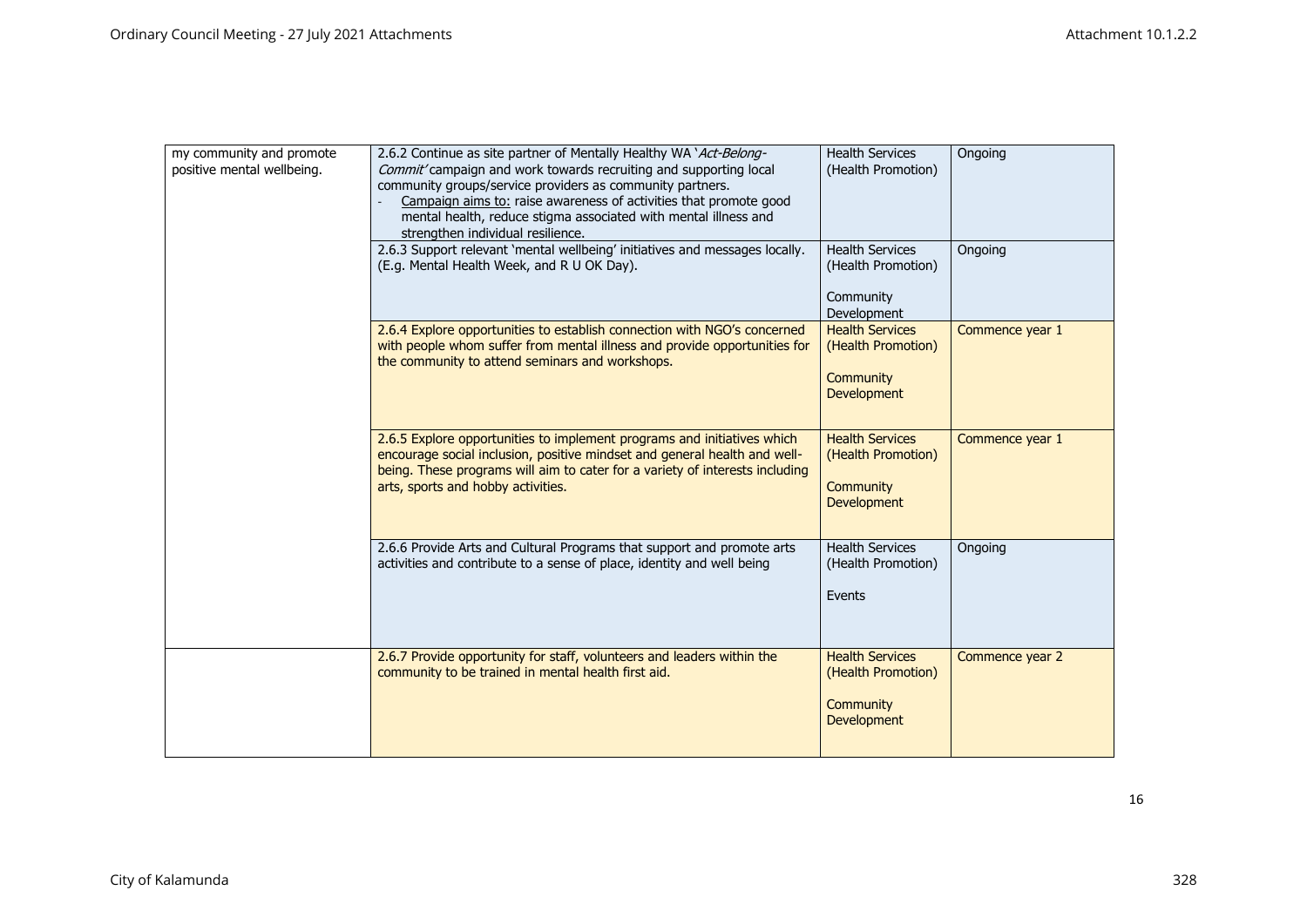| 2.6.8 Explore opportunity to implement "Park Run" at parks in the city of<br>Kalamunda, to provide opportunity for social inclusion, health and physical<br>activity and community connectiveness. | <b>Health Services</b><br>(Health Promotion) | Commence year 3 |
|----------------------------------------------------------------------------------------------------------------------------------------------------------------------------------------------------|----------------------------------------------|-----------------|
|                                                                                                                                                                                                    | Community<br><b>Development</b>              |                 |
|                                                                                                                                                                                                    |                                              |                 |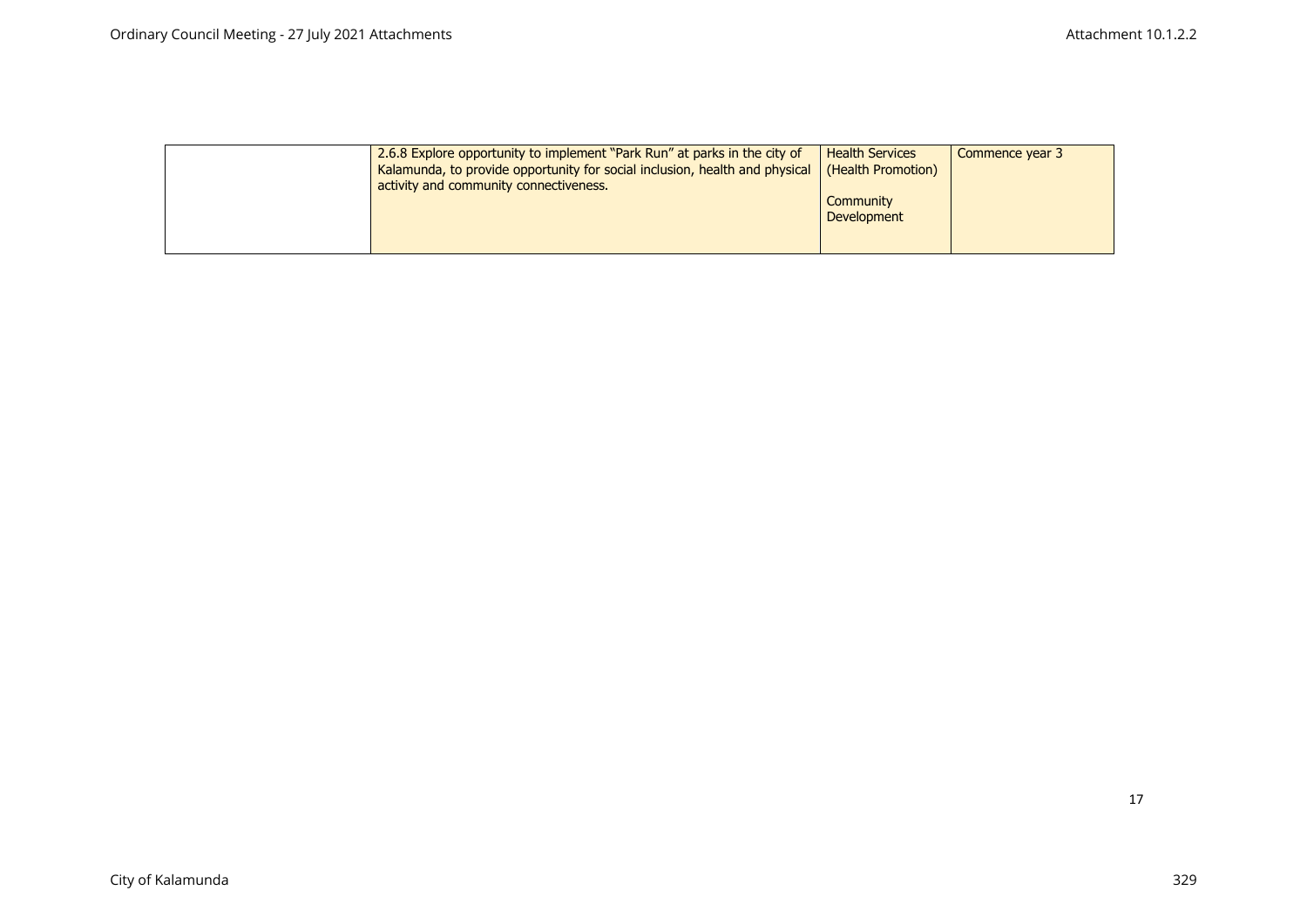# Focus Area 3 – Healthy and Safe Environment

**Objective:** Provide a safe and welcoming environment and quality environmental health protection

<span id="page-18-0"></span>

| <b>Strategies - What we</b>                                     | <b>Actions</b>                                                                                                                                                                                                      | <b>Responsibility</b>                                                   | <b>Implementation</b> |
|-----------------------------------------------------------------|---------------------------------------------------------------------------------------------------------------------------------------------------------------------------------------------------------------------|-------------------------------------------------------------------------|-----------------------|
| can do for our community                                        |                                                                                                                                                                                                                     |                                                                         | target                |
| 3.1 Provide a healthy<br>environment to live, work and<br>play. | 3.1.1 Implement and adhere to legislative requirements as defined in<br>the Food Act 2008, Environment Protection Act 1986, Waste Avoidance<br>& Resource Management Act 2007 and Emergency Management Act<br>2005. | <b>Health Services</b><br><b>Community Safety</b><br>Services<br>Assets | Ongoing               |
|                                                                 | 3.1.2 Carry out routine water sampling to ensure non-scheme drinking<br>water provided to the public and recreational water bodies are safe for<br>their intended use.                                              | <b>Health Services</b>                                                  | Ongoing               |
|                                                                 | 3.1.3 Ensure on-site disposal of effluent and liquid waste is managed<br>to minimise risk to public health and the environment.                                                                                     | <b>Health Services</b>                                                  | Ongoing               |
|                                                                 | 3.1.4 Inspect health premises in accordance with risk priority rating to<br>ensure safety of City owned facilities in accordance with relevant laws.                                                                | <b>Health Services</b>                                                  | Ongoing               |
|                                                                 | 3.1.5 Management of contaminated sites to reduce the risks to public<br>health and the environment.                                                                                                                 |                                                                         |                       |
|                                                                 | 3.1.6 Keep the City's mosquito population to acceptable levels through<br>education and project delivery.                                                                                                           | <b>Health Services</b>                                                  | Ongoing               |
|                                                                 | - Implement the City's Mosquito Management Program.<br>- Provide educational information to City residents via press release,<br>website and social media channels.                                                 | <b>Public Relations</b>                                                 |                       |
|                                                                 | 3.1.7 Increase awareness of Asbestos<br>Participate in the annual Asbestos Awareness Month.<br>Educate and advise residents on Asbestos issues through<br>resolution of complaints and assessment of developments.  | <b>Health Services</b>                                                  | Commence year 1       |
|                                                                 | 3.1.8 Provide information and advice to the community on topics such<br>as:<br>Vector and pest control<br>Domestic and commercial noise<br>Dust and pollution                                                       | <b>Health Services</b>                                                  | Ongoing               |
|                                                                 | 3.1.9 Explore opportunities to locally promote immunisations within the<br>City.                                                                                                                                    | <b>Health Services</b><br>(health promotion)                            | Ongoing               |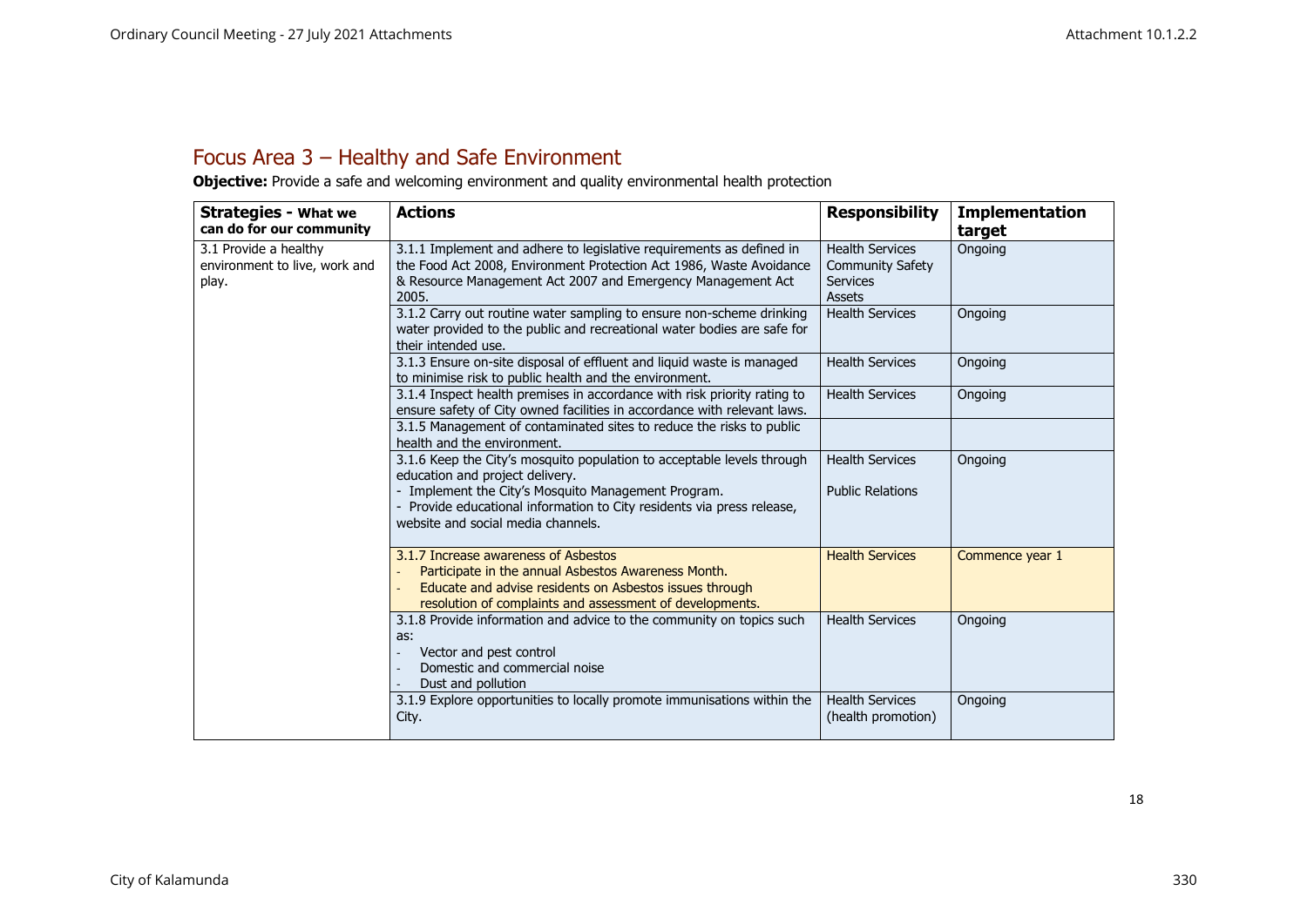| 3.2 Provide a safe and secure | 3.2.1 Continue to provide and monitor CCTV with the City.            | <b>Community Safety</b> | Ongoing         |
|-------------------------------|----------------------------------------------------------------------|-------------------------|-----------------|
| community.                    |                                                                      | <b>Services</b>         |                 |
|                               | 3.2.2 Evaluate and review the City's Community Safety and Crime      | <b>Community Safety</b> | Commence year 1 |
|                               | Prevention Plan 2013-2018 to identify successes, challenges and new  | <b>Services</b>         |                 |
|                               | opportunities.                                                       |                         |                 |
|                               | 3.2.3 Provide a well-resourced and responsive ranger service to the  | Rangers                 | Ongoing         |
|                               | community. Rangers to respond to community complaints and            |                         |                 |
|                               | concerns relating to dogs, straying stock and animals, parking       |                         |                 |
|                               | complaints and assist with the prevention and outbreak of bushfires. |                         |                 |
|                               | 3.2.4 Continue to promote and participate in eWatch.                 | <b>Community Safety</b> | Ongoing         |
|                               |                                                                      | <b>Services</b>         |                 |
|                               | 3.2.5 Continue to implement existing programs such as Eyes on the    | <b>Community Safety</b> | Ongoing         |
|                               | Street, Urban/Community Art programs and Constable Care.             | <b>Services</b>         |                 |
|                               | 3.2.6 Explore the opportunity of coordinating a City led a Crime and | <b>Community Safety</b> |                 |
|                               | Safety Advisory Committee and engage relevant stakeholders.          | <b>Services</b>         |                 |
|                               | 3.2.7 Maintain and monitor the implementation of the Graffiti        | <b>Community Safety</b> | Ongoing         |
|                               | Management Plan for the City.                                        | <b>Services</b>         |                 |
| 3.3 Help the community        | 3.3.1 Coordinate and support the ongoing functions of the Local      | <b>Community Safety</b> | Ongoing         |
| prepare and manage risks      | Emergency Management Committee and the Local Emergency               | <b>Services</b>         |                 |
| associated with emergency     | Management Arrangements.                                             |                         |                 |
| events.                       |                                                                      |                         |                 |
|                               | 3.3.2 Provide adequate resources to ensure the City is well prepared | <b>Community Safety</b> | Ongoing         |
|                               | for a disaster or danger.                                            | <b>Services</b>         |                 |
|                               |                                                                      |                         |                 |
|                               | 3.3.3 Continue to deliver a range of fire management services to the | <b>Community Safety</b> | Ongoing         |
|                               | community in partnership with State and volunteer services.          | Services                |                 |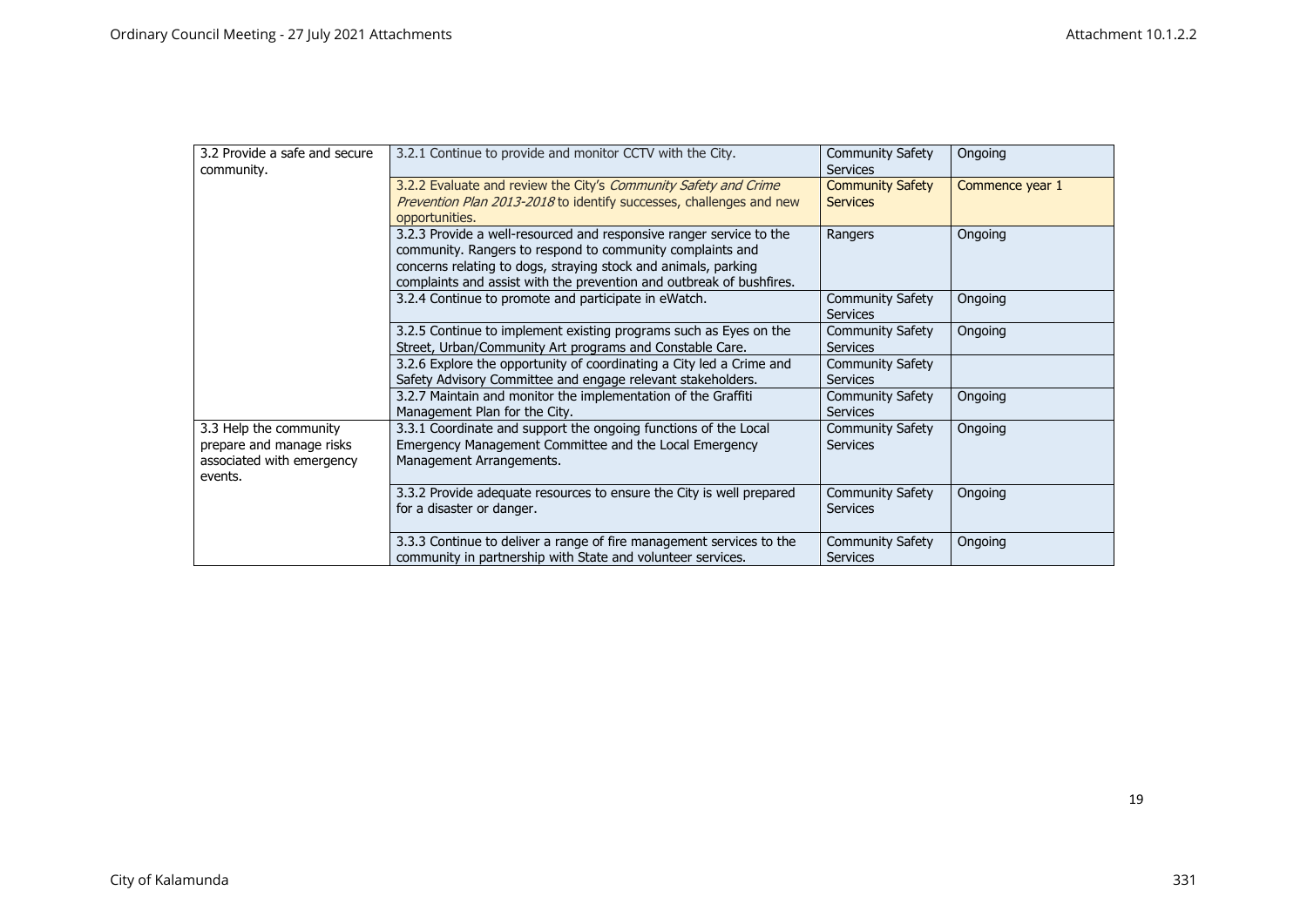# Focus Area 4 – Healthy partnerships and economy

**Objective 1:** To engage with business, partners and stakeholders to work collaborating for the benefit of the community

<span id="page-20-0"></span>

| <b>Strategies - What we</b><br>can do for our community | <b>Actions</b>                                                                                                                                                          | <b>Responsibility</b>                        | <b>Implementation</b><br>target |
|---------------------------------------------------------|-------------------------------------------------------------------------------------------------------------------------------------------------------------------------|----------------------------------------------|---------------------------------|
| 4.1 A sustainable local<br>economy                      | 4.1.1 Implement the City's <i>Economic Development Strategy</i> .                                                                                                       | Economic<br>Development                      | Ongoing                         |
| 4.2 Collaborative<br>partnerships                       | 4.2.1 Support local networks of service providers to encourage<br>collaboration and partnership and sharing of information.                                             | All                                          | Commence year 3                 |
|                                                         | 4.2.2 Develop and maintain effective partnerships with state and<br>national health promotion bodies for assistance with funding,<br>resources and project development. | <b>Health Services</b><br>(health promotion) | Commence year 2                 |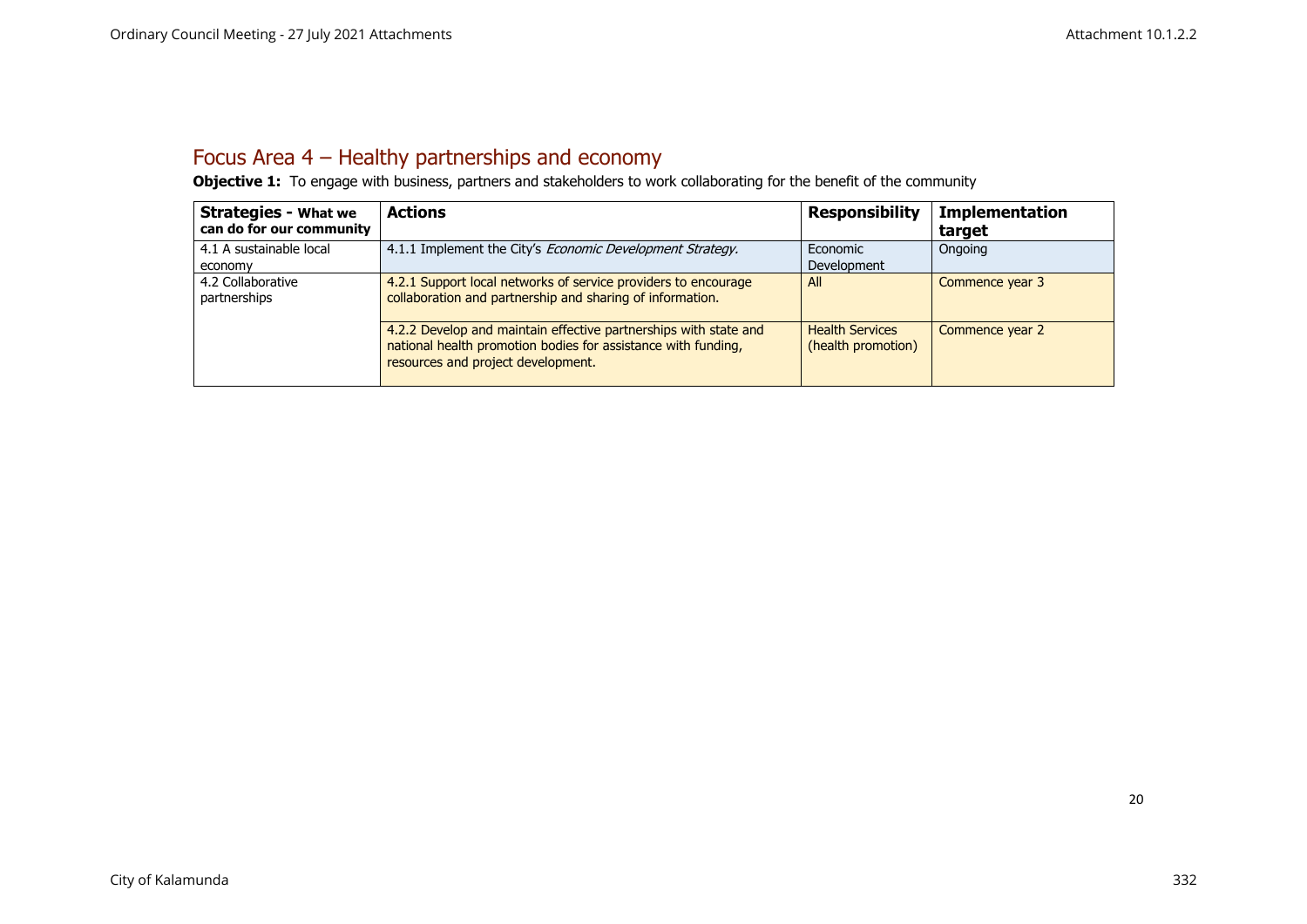# <span id="page-21-0"></span>Evaluation

The City of Kalamunda Community Health and Wellbeing Plan identifies how public health and wellbeing will be managed over the next five years. Implementation and monitoring of The Plan will be managed by the City's Health Services Department, but requires the execution of actions by relevant departments and support of senior management.

The establishment of an internal Public Health and Wellbeing Stakeholder Group will also assist with the review of the Plan. This group will be formed in 2018 and will meet on an annual basis to contribute to the assessment of progression and review of ongoing applicability of the Plan.

Conducting an annual review of the Plan will be a statutory requirement under section 45(5) of the Public Health Act. Under the same section The Plan can be amended or replaced at any time. An annual review of the Plan will take place aiming to:

- Ensure implementation is progressing to schedule;
- Confirm actions are producing the desired measures;
- Review key data (e.g. health status, risk factors, needs and demographics);
- Identify need for adjustments/amendments to meet any changes in community need (e.g. reduce or conclude activities no longer necessary and/or commence new activities in response to newly-identified needs);
- Report and celebrate achievements;
- Reconsider strategic direction and priorities;
- Influence resource allocation;
- Identify new networks and partnerships.

The progress of the Plan will be reported to the Ordinary Council Meeting every 12 months and reported in the City's Annual Report.

At the end of the five years, a full outcome evaluation will be undertaken and a new 5 year plan established.

It is important to note that once the State Public Health Plan is developed a detailed review of this Plan will be necessary to ensure consistency and the City's obligations are being met.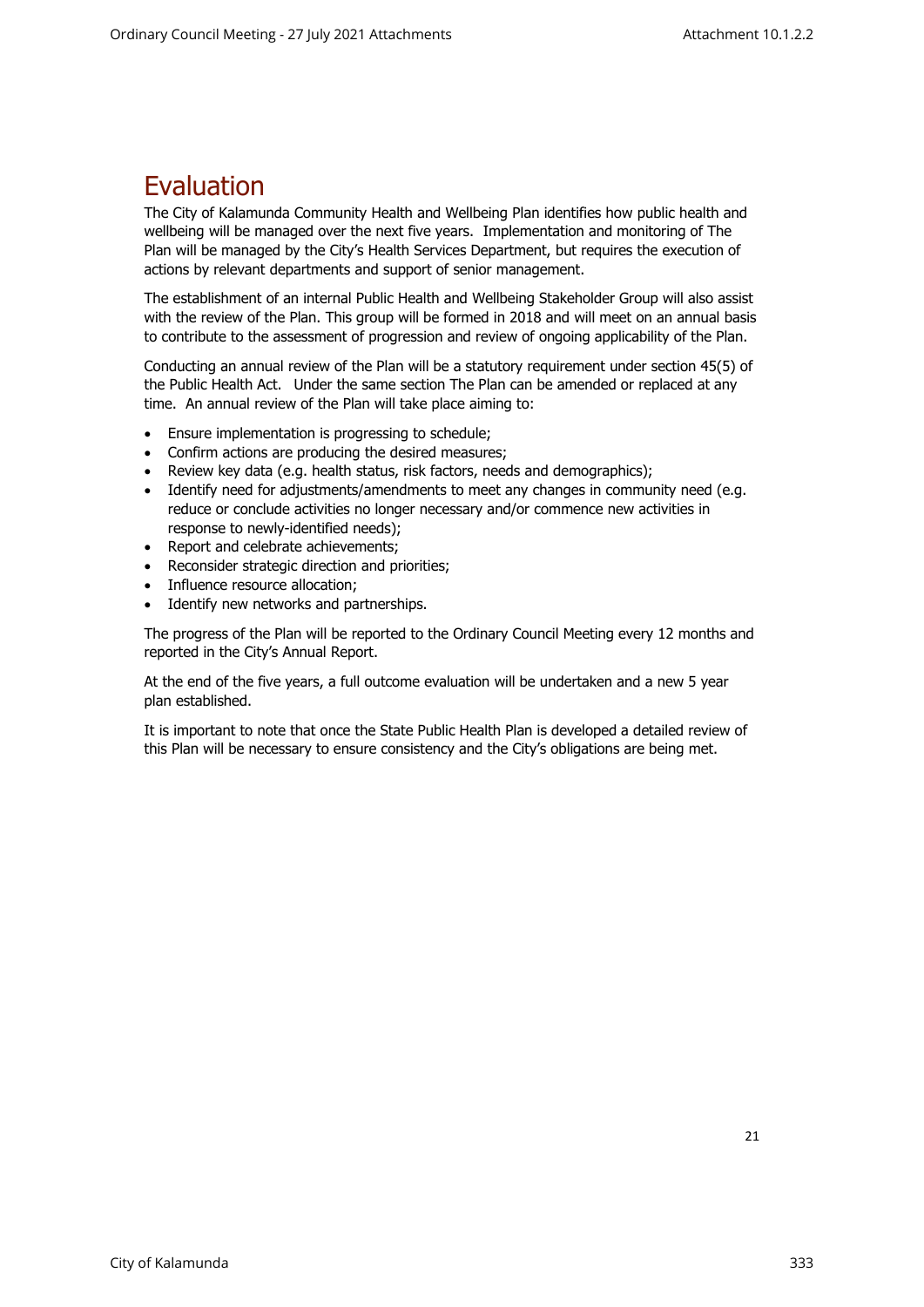# <span id="page-22-0"></span>References

1. West Australian Local Government Association. 2017. *The Role of Local Government in Community Health and Wellbeing - Public Health Act 2016*. [ONLINE] Available at: [http://walga.asn.au/getattachment/Policy-Advice-and-Advocacy/People-and-Place/Health-and-](http://walga.asn.au/getattachment/Policy-Advice-and-Advocacy/People-and-Place/Health-and-Wellbeing/WALGA-The-Role-of-Local-Government-in-Community-Health-and-Wellbeing-DRAFT-1608.pdf.aspx?lang=en-AU)[Wellbeing/WALGA-The-Role-of-Local-Government-in-Community-Health-and-Wellbeing-](http://walga.asn.au/getattachment/Policy-Advice-and-Advocacy/People-and-Place/Health-and-Wellbeing/WALGA-The-Role-of-Local-Government-in-Community-Health-and-Wellbeing-DRAFT-1608.pdf.aspx?lang=en-AU)[DRAFT-1608.pdf.aspx?lang=en-AU.](http://walga.asn.au/getattachment/Policy-Advice-and-Advocacy/People-and-Place/Health-and-Wellbeing/WALGA-The-Role-of-Local-Government-in-Community-Health-and-Wellbeing-DRAFT-1608.pdf.aspx?lang=en-AU) [Accessed 9 November 2017

2. Public Health Advocacy Institute of WA. 2011. Public Health Planning  $-A$  quide to developing a local government Public Health Plan. Available at: [http://www.phaiwa.org.au/wp](http://www.phaiwa.org.au/wp-content/uploads/2015/08/LG_Planning_Guide.pdf)[content/uploads/2015/08/LG\\_Planning\\_Guide.pdf](http://www.phaiwa.org.au/wp-content/uploads/2015/08/LG_Planning_Guide.pdf) [Accessed 20 October 2017].

3. Improvement and Development Agency. 2010. The social determinants of health and the role of local government. [ONLINE] Available at: [http://www.communityfutures.org.uk/wp](http://www.communityfutures.org.uk/wp-content/uploads/009-Social-determinants-of-Health.pdf)[content/uploads/009-Social-determinants-of-Health.pdf.](http://www.communityfutures.org.uk/wp-content/uploads/009-Social-determinants-of-Health.pdf) [Accessed 8 October 2017].

4. Australian Bureau of Statistics. 2016. Census Data QuickStats. [ONLINE] Available at: [http://www.censusdata.abs.gov.au/](http://www.censusdata.abs.gov.au/census_services/getproduct/census/2016/quickstat/50605?opendocument) [Accessed 19 October 2017].

5. Australian Bureau of Statistics. 2016. Socio-Economic Indexes for Areas. [ONLINE] Available at: [http://www.abs.gov.au/websitedbs/censushome.nsf/home/seifa.](http://www.abs.gov.au/websitedbs/censushome.nsf/home/seifa) [Accessed 3 October 2017].

6. Department of Health. 2010. *Pathway to a healthy community: a guide to councilors*. [ONLINE] Available at:

[http://ww2.health.wa.gov.au/~/media/Files/Corporate/general%20documents/SMHS/Reports%2](http://ww2.health.wa.gov.au/~/media/Files/Corporate/general%20documents/SMHS/Reports%20and%20Publications/SMPHU/PathwayHealthyCommunity_GuideForCouncillors.pdf) [0and%20Publications/SMPHU/PathwayHealthyCommunity\\_GuideForCouncillors.pdf.](http://ww2.health.wa.gov.au/~/media/Files/Corporate/general%20documents/SMHS/Reports%20and%20Publications/SMPHU/PathwayHealthyCommunity_GuideForCouncillors.pdf) [Accessed 1 February 2018].

7. Government of Western Australia. 2017. First Interim State Public Health Plan for Western Australia. [ONLINE] Available at:

[http://ww2.health.wa.gov.au/~/media/Files/Corporate/general%20documents/Public%20Healt](http://ww2.health.wa.gov.au/~/media/Files/Corporate/general%20documents/Public%20Health%20Act/First%20Interim%20State%20Public%20Health%20Plan.pdf) [h%20Act/First%20Interim%20State%20Public%20Health%20Plan.pdf.](http://ww2.health.wa.gov.au/~/media/Files/Corporate/general%20documents/Public%20Health%20Act/First%20Interim%20State%20Public%20Health%20Plan.pdf) [Accessed 18 October 2017].

8. Australian Government Department of Health. 2016. Immunisation Coverage Targets. [ONLINE] Available at:

[http://www.immunise.health.gov.au/internet/immunise/publishing.nsf/Content/news-20160216.](http://www.immunise.health.gov.au/internet/immunise/publishing.nsf/Content/news-20160216) [Accessed 1 February 2018].

9. Government of Western Australia. 2017. *First Interim State Public Health Plan for Western Australia*. [ONLINE] Available at:

[http://ww2.health.wa.gov.au/~/media/Files/Corporate/general%20documents/Public%20Health](http://ww2.health.wa.gov.au/~/media/Files/Corporate/general%20documents/Public%20Health%20Act/First%20Interim%20State%20Public%20Health%20Plan.pdf) [%20Act/First%20Interim%20State%20Public%20Health%20Plan.pdf.](http://ww2.health.wa.gov.au/~/media/Files/Corporate/general%20documents/Public%20Health%20Act/First%20Interim%20State%20Public%20Health%20Plan.pdf) [Accessed 18 October 2017